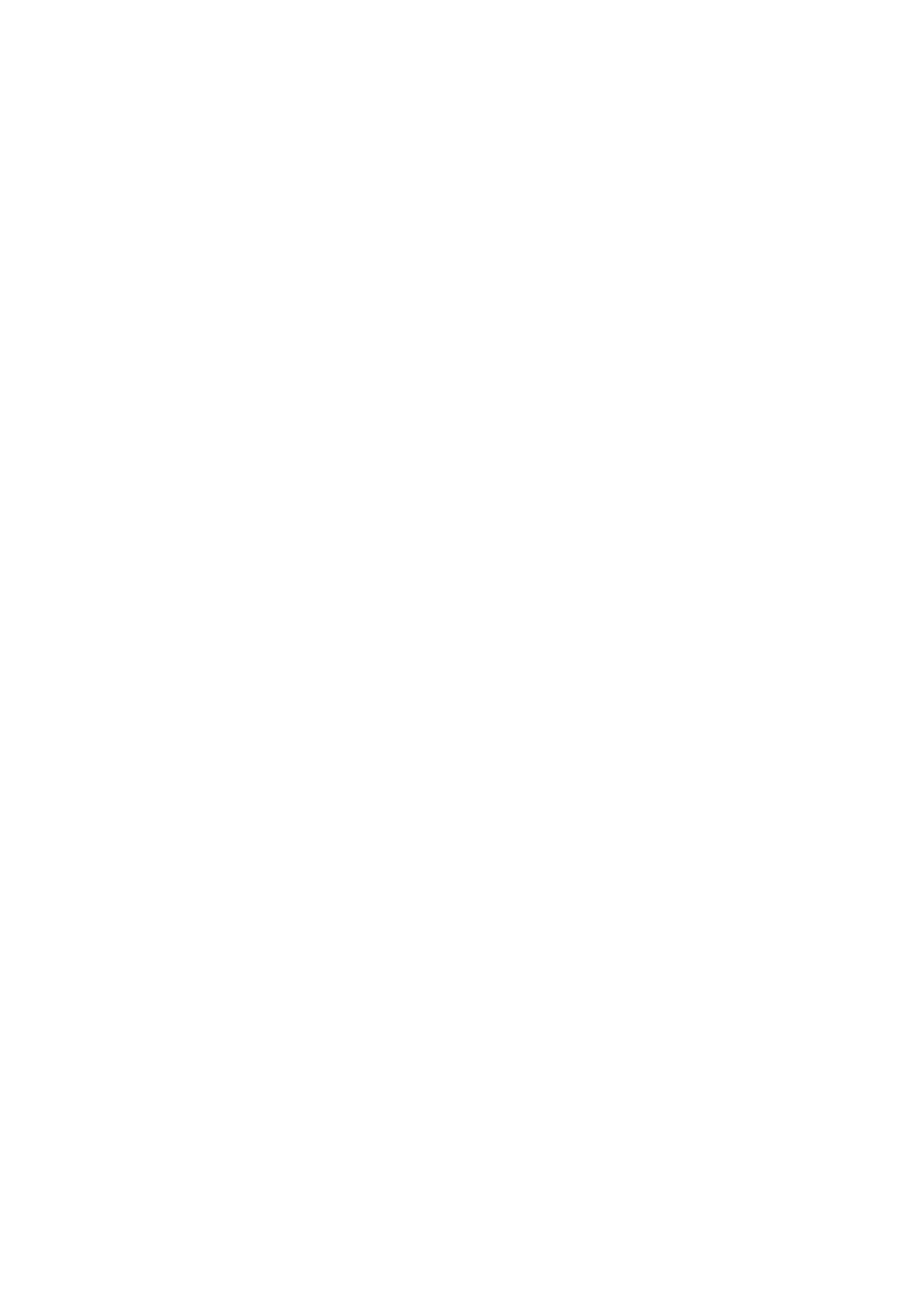

# **Risk Management Plan**

**November 2017**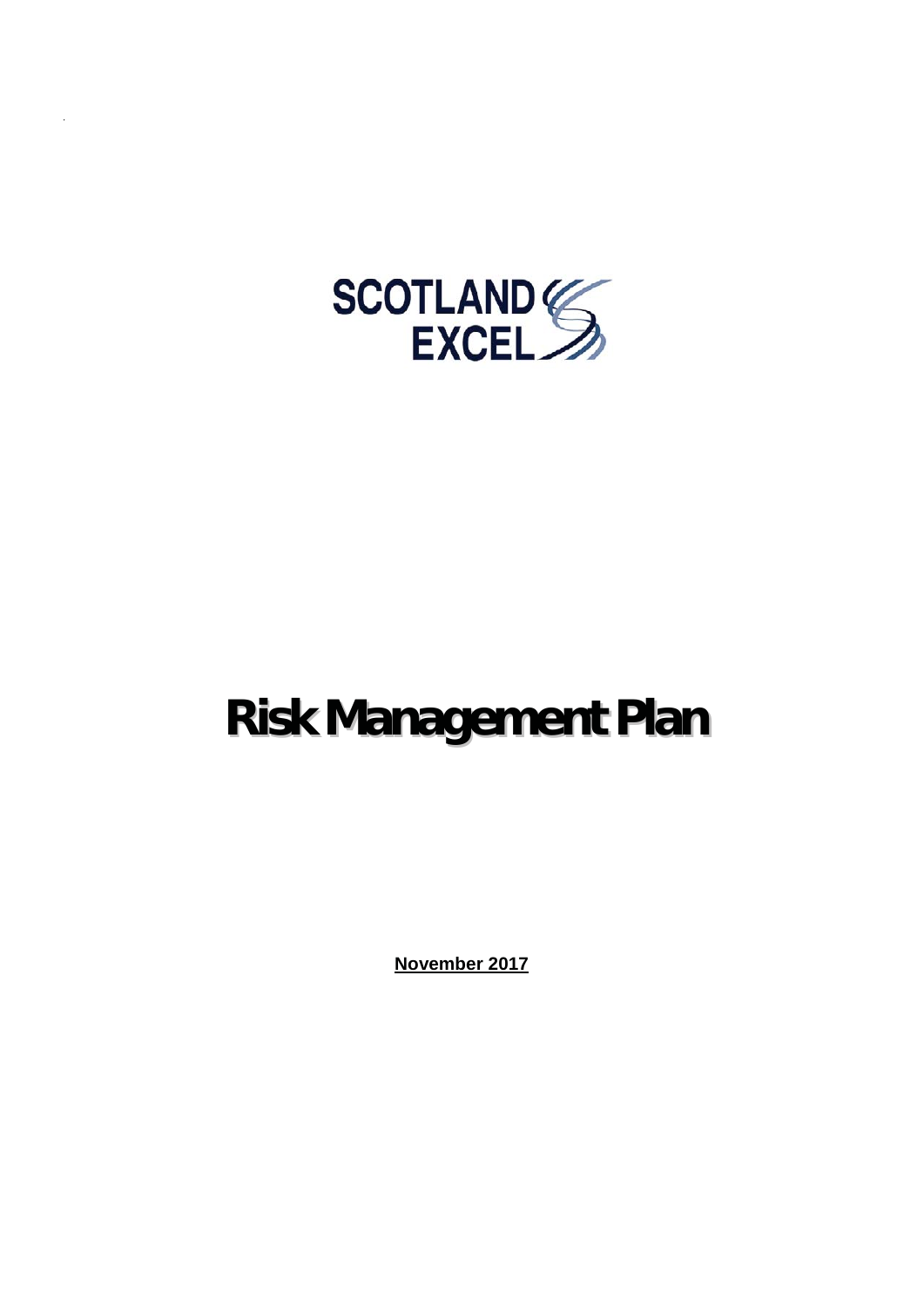# **CONTENT**

| 3. Summary report on previous year's risk position Error! Bookmark not defined. |  |
|---------------------------------------------------------------------------------|--|
|                                                                                 |  |
|                                                                                 |  |

|--|--|--|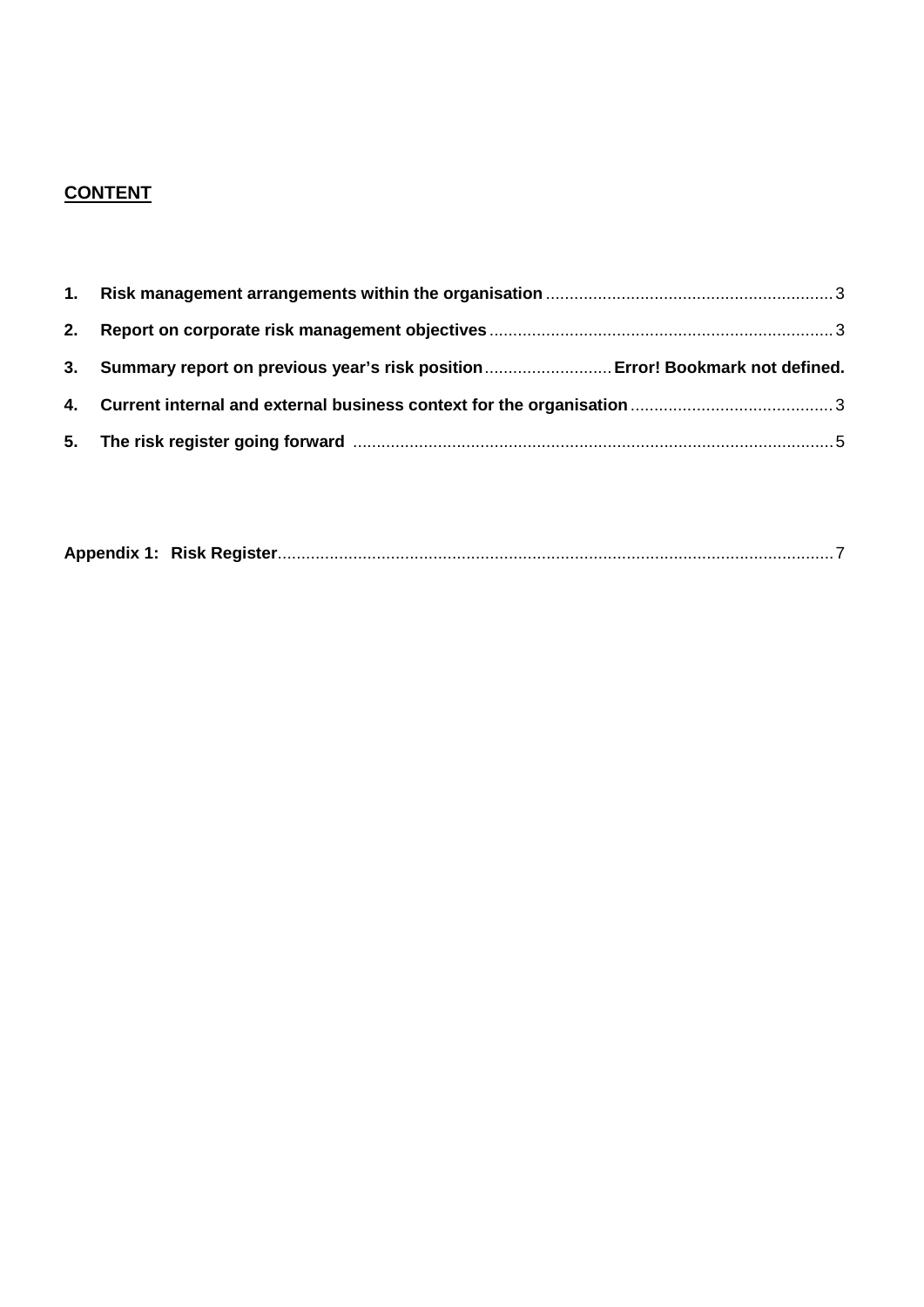### **1. Risk management arrangements within Scotland Excel**

- 1.1 The organisation has implemented a range of standard procedures in keeping with the organisation's risk management strategy. This includes adoption of the risk management process and the standardised risk matrix for analysis and evaluation of risk.
- 1.2 The review of the Risk Register will be carried out by the Senior Management Team and the top 5 risks will be reported quarterly to the appropriate governance committee of Scotland Excel.
- 1.3 The Senior Management Team will review the register on a monthly basis. However managers will bring to the attention of the group a new risk or significant change in an existing risk this will be circulated within the Senior Management Team with immediate effect.

### **2. Report on corporate risk management objectives**

- 2.1. To ensure that risks are identified and effectively managed Scotland Excel has put in place a range of measures and processes. These include:
	- (1) The Senior Management team owns and regularly reviews the risk register reporting on it to the governance committee of elected members.
	- (2) By carrying out regular review of the register and the process of review ensure that the risk management policy and strategy remain fit for purpose, providing a consistent approach to risk management and increasing its effectiveness.
	- (3) Ensuring that staff are equipped and supported to identify and manage risk in their area.
	- (4) The organisation ensures that has effective arrangements in place for managing risks in partnerships.
	- (5) Ensuring that the management of risk contributes to achieving positive outcomes for the organisation including encouraging innovation and identifying new opportunities.

#### **3. Current internal and external business context for the organisation**

- 3.1. The Scotland Excel Senior Management Team (SMT) participated in dedicated sessions, facilitated by Renfrewshire Council's Risk Manager to explore the organisation's current risk landscape and agree the key risks that should feature in the organisation's strategic risk register.
- 3.2. As a basis for establishing the strategic risk register, the SMT considered the organisation's key business priorities and perceived significant challenges to achieving these:
	- Supporting the delivery of better and more effective public services
	- Being sustainable in everything we do.
	- Placing customers at the heart of our business.
	- **EXECOMED EXECOMED EXECOM** Becoming the partner of choice for delivering shared services.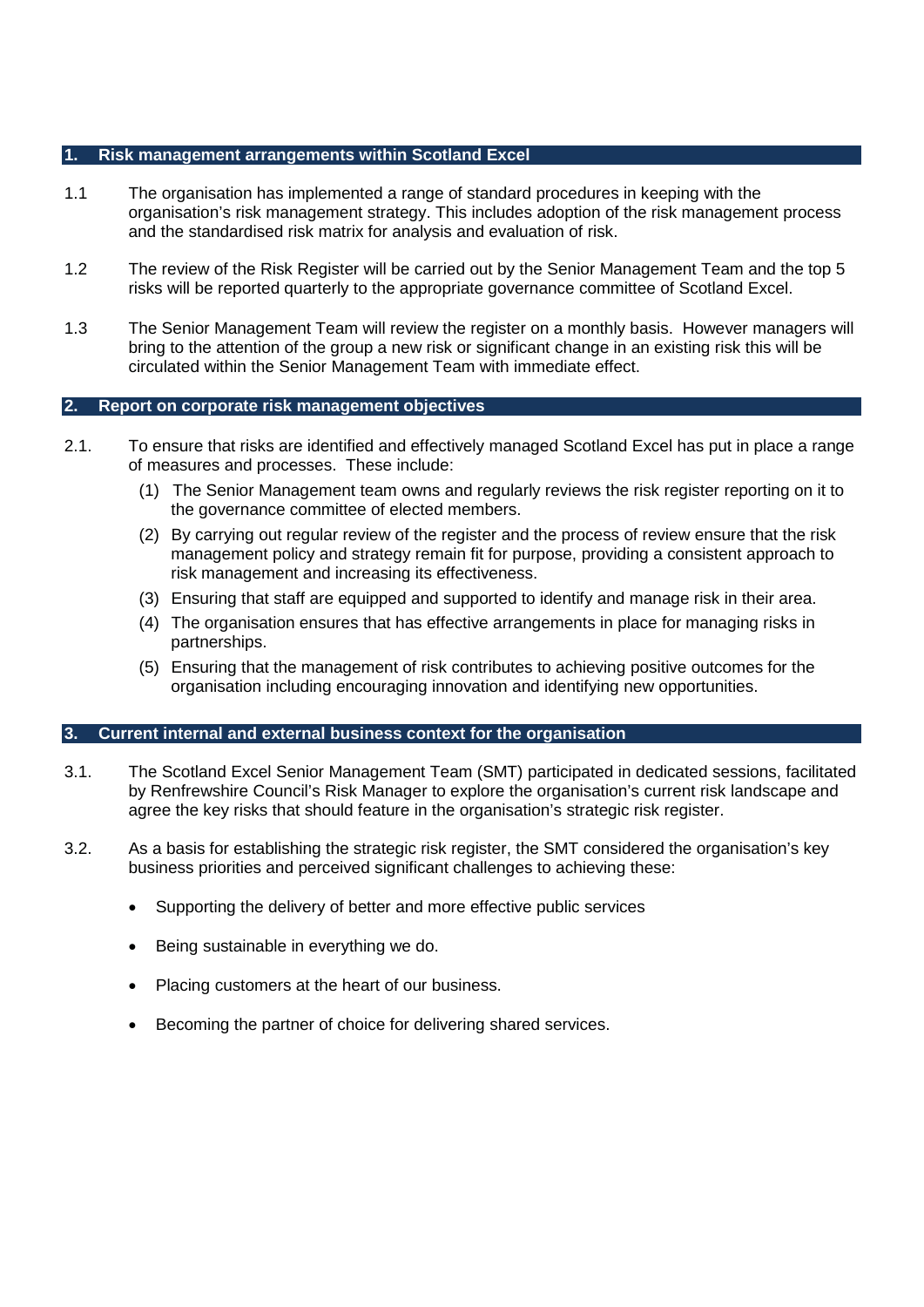- 3.3. Focus was then given to the organisation's current external business environment: immediate matters of importance as well as those that may be on the horizon. In particular, the SMT considered the following:
	- POLITICAL CONTEXT
		- $\circ$  Health and social care integration joint bodies as new legal entities who may procure through other means and not access Scotland Excel contracts
		- oThe potential impact that all future local and national elections may have.
	- ECONOMIC CONTEXT
		- oThe increasing focus on public sector procurement as a driver of economic benefits and the the relationship between procurement and the local economic agenda
		- oFinancial pressures and budget cuts in member councils
		- oFinancial (and other) factors impacting on resilience of suppliers potential for provider failure/ business continuity risk
	- x SOCIAL CONTEXT
		- oThe increasing focus on public sector procurement as a driver of social benefits
	- TECHNICAL CONTEXT
		- oComplexities of certain new markets and matching in-house capacity/ capability
		- oScotland's Digital Future/ delivery of Public Services strategy and the Local Government Information and Communication Technology (ICT) strategy – access in local communities. – Opportunity. – reputation that we say we can deliver ICT contract but can't deliver.
	- LEGISLATIVE CONTEXT:
		- oChanges to EU and UK procurement legislation
		- oPersonalisation and self-directed support legislation (individual choice) risk in terms of the contract and additionally governance, in terms of how Scotland Excel supports member councils
	- **ENVIRONMENTAL CONTEXT**

oThe increasing focus on public sector procurement as a driver of environmental benefits

- 3.4. Further to the above consideration of the current external business environment, the SMT also gave consideration to the current internal business environment: matters of importance identified in relation to internal priorities or challenges, or feedback/ performance:
	- Data integrity systems and management information requirements to support future activities, future decisions and the transformation programme
	- Financial integrity and stability  $-$  funding/ rebates
	- Exploring new markets/ developing new contracts with related reputational impact in how these are handled by the organisation
	- Feedback from the Scotland Excel customer surveys managing customer expectations/ demonstrating value and outcomes achieved – to be the provider of choice
	- Outputs from the Audit Scotland review of procurement in Local Government
	- Opportunities for growing the current shared services model to include the delivery of additional contract areas and value add services
	- Workforce planning needs turnover and the availability of skilled and experienced resources
	- x Trends in relation to complaints, incidents/ near misses, claims and insurance information
	- Internal business continuity arrangements in respect of loss of staff, power/ systems, facilities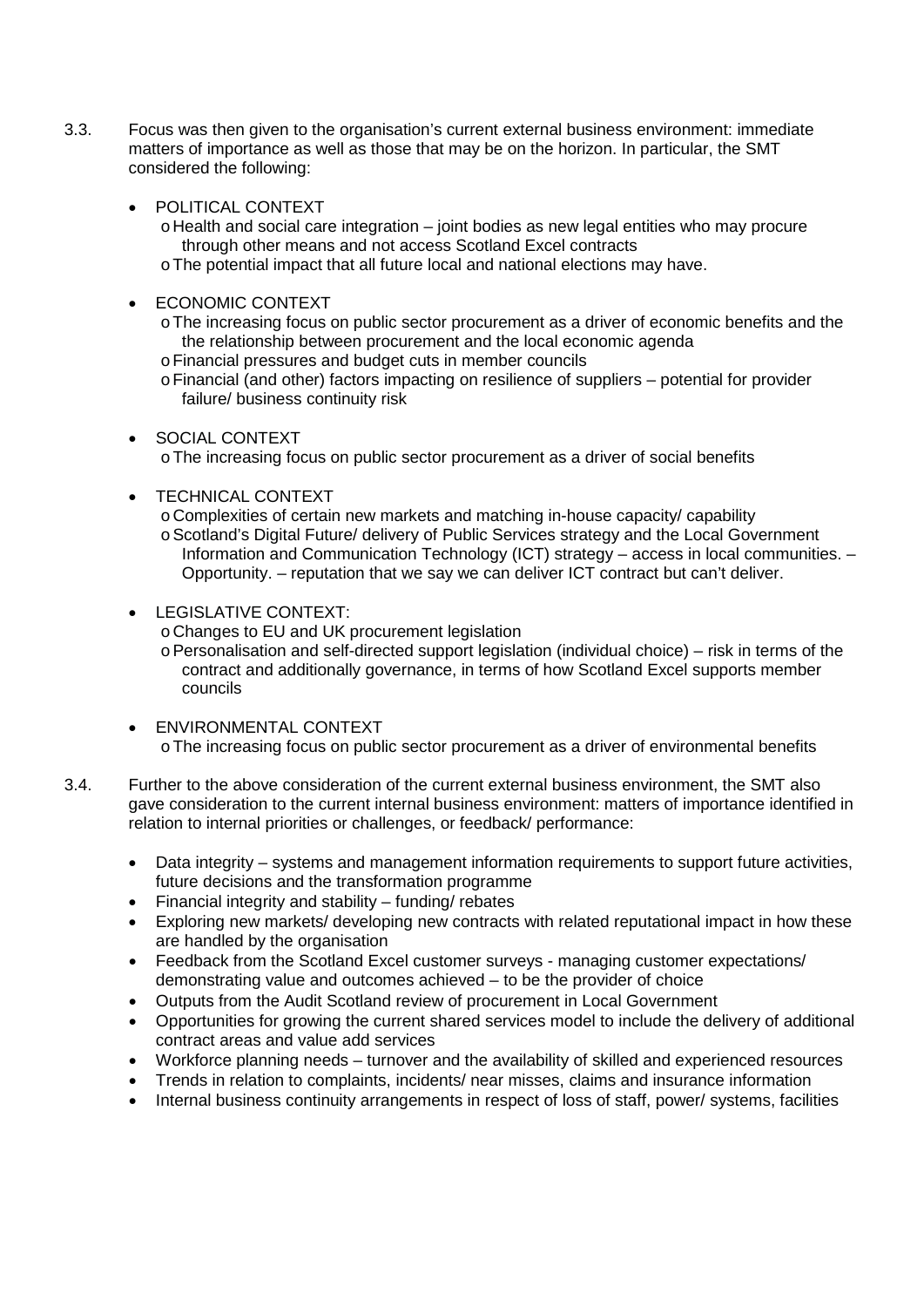### **4. The risk register**

- 4.1. The risk register is shown in detail in Appendix 1. The risks are categorised under the themes noted below reflecting the strategic aims of the organisation and one additional category to enable capture of significant risks that are inherent in business as usual for the organisation:
	- **Supporting the delivery of better and more effective public services**
	- Being sustainable in everything we do.
	- **Placing customers at the heart of our business.**
	- **Becoming the partner of choice for delivering shared services.**
- 4.2. The organisation's top five risks (in terms of Risk Evaluation) are:

| Rank          | <b>Ref</b>      | <b>Risk Description</b>                                                                                                                                                                   | <b>Risk</b> |
|---------------|-----------------|-------------------------------------------------------------------------------------------------------------------------------------------------------------------------------------------|-------------|
|               | R <sub>15</sub> | Political change impacts upon the governance of Scotland<br>Excel and may change the emphasis of its future delivery.                                                                     | 25          |
| $\mathcal{P}$ | R2              | Scotland Excel fails to exploit potential new markets and<br>opportunities to expand the contract portfolio securing savings<br>and benefits for stakeholders.                            | 20          |
| 3             | R <sub>11</sub> | There are a range of factors in the organisation's business<br>context that if not addressed effectively could impact on the<br>longer term sustainability of Scotland Excel              | 20          |
| 4             | R <sub>12</sub> | Scotland Excel encounters problems in recruiting and retaining<br>staff of suitable skill, quality and experience to meet the agreed<br>contract delivery schedule.                       | 20          |
| 5             | R <sub>14</sub> | Scotland Excel does not adequately prepare for a range of<br>scenarios to ensure business continuity then there is a risk of<br>service disruption with associated impact to stakeholders | 20          |

The top risks once control measures are applied are:

| Rank          | Ref             | <b>Risk Description</b>                                                                                                                                                                                                        | <b>Risk</b> |
|---------------|-----------------|--------------------------------------------------------------------------------------------------------------------------------------------------------------------------------------------------------------------------------|-------------|
|               | R <sub>15</sub> | Political change impacts upon the governance of Scotland<br>Excel and may change the emphasis of its future delivery.                                                                                                          | 20          |
| $\mathcal{P}$ | R <sub>4</sub>  | Stakeholders expect that as a CoE Scotland Excel must be<br>aware of and ready for political or other external changes and<br>the impact of these. Failure to do so will compromise the<br>relationship with our stakeholders. | 15          |
| 3             | R <sub>5</sub>  | The failure of a service provider could have significant<br>implications for service provision within member council areas.                                                                                                    | 15          |
| 4             | R <sub>11</sub> | There are a range of factors in the organisation's business<br>context that if not addressed effectively could impact on the<br>longer term sustainability of Scotland Excel                                                   | 15          |
| 5             | R <sub>12</sub> | Scotland Excel encounters problems in recruiting and retaining<br>staff of suitable skill, quality and experience to meet the<br>agreed contract delivery schedule.                                                            | 15          |
| 6             | R <sub>14</sub> | Scotland Excel does not adequately prepare for a range of<br>scenarios to ensure business continuity then there is a risk of<br>service disruption with associated impact to stakeholders                                      | 15          |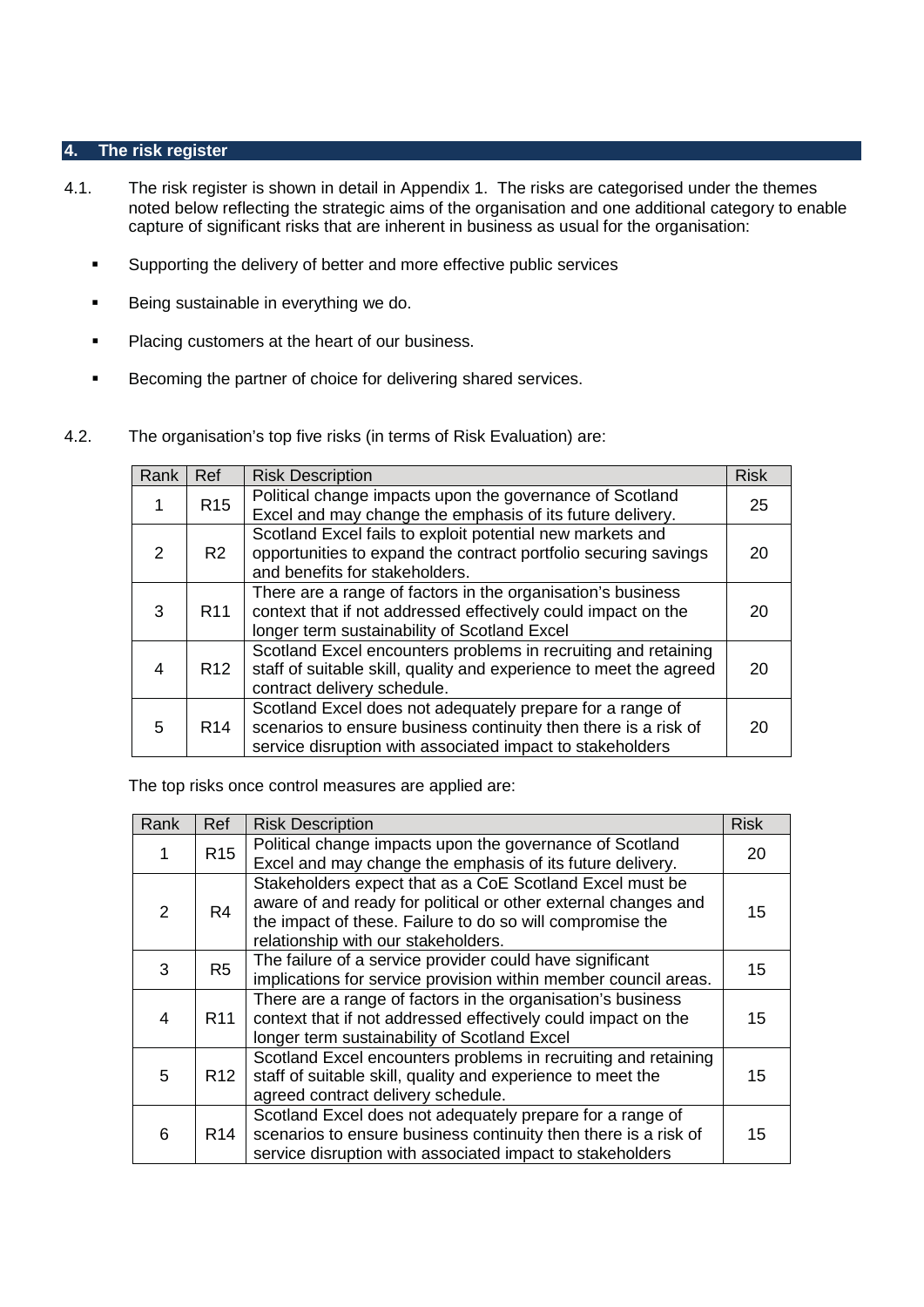- 4.3. The planned risk treatment activity going into this year, which is required to further control of reduce the risks is included within the register in Appendix 1.
- 4.4. Strategic risks will be reported on a 6 monthly basis to the Executive Sub Committee.
- 4.5. As a minimum, the Senior Management Team will review the entire strategic risk register on a quarterly basis.
- 4.6. Individual SMT members will as a matter of course throughout the year, bring to the SMT for collective consideration any local (contract specific or operational) risks that may require escalation to the strategic risk register.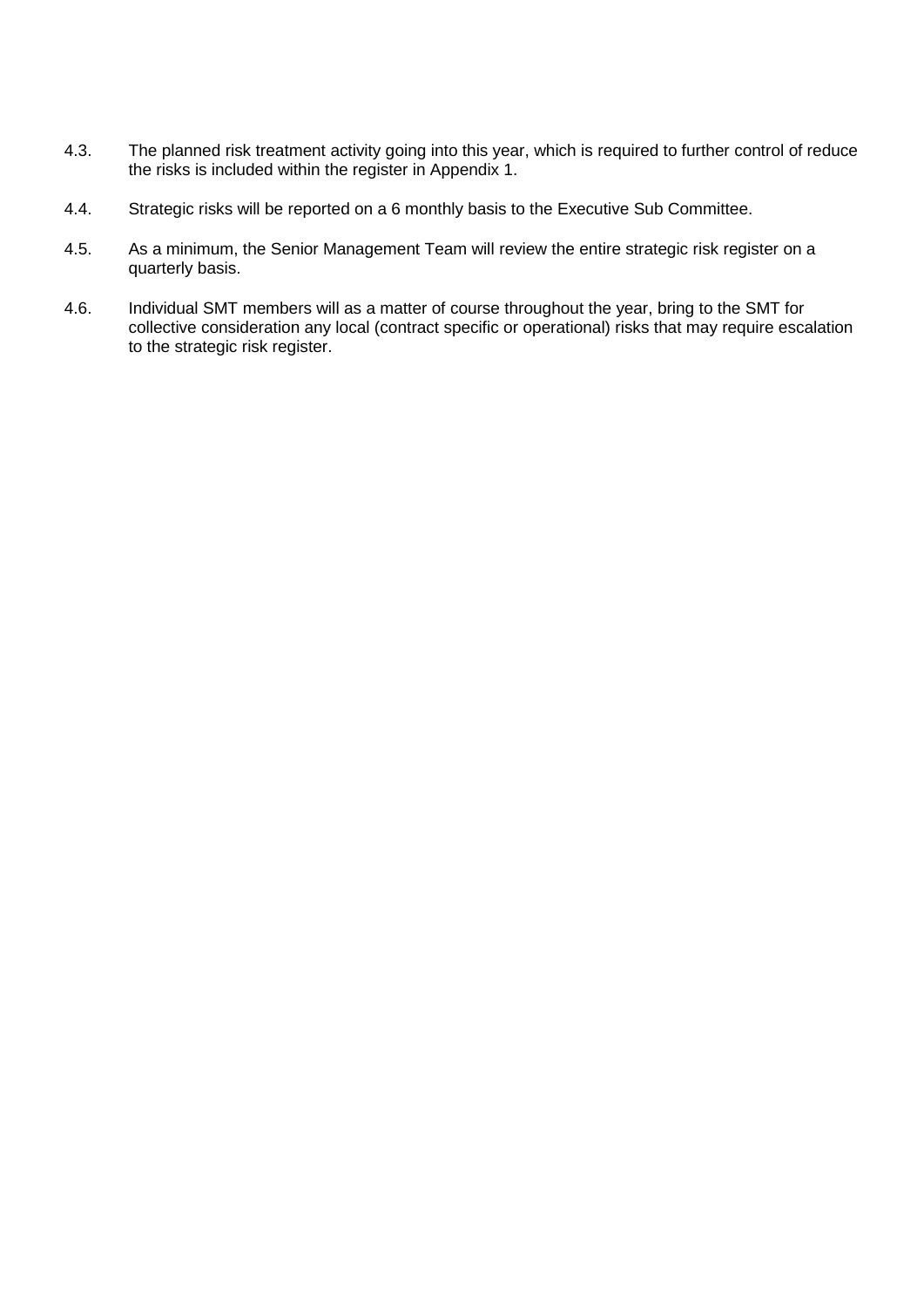Appendix 1: **Appendix 1:**

**Risk Register Risk Register**

| Movement                             |                                                                                                                                                                                                                                                                                                                                                                                                                                                                                                                                                                                                                                                                                                                                                                                                                                                                                                                                                                                                                                                                                                                                                     |                            |                                                                                        |
|--------------------------------------|-----------------------------------------------------------------------------------------------------------------------------------------------------------------------------------------------------------------------------------------------------------------------------------------------------------------------------------------------------------------------------------------------------------------------------------------------------------------------------------------------------------------------------------------------------------------------------------------------------------------------------------------------------------------------------------------------------------------------------------------------------------------------------------------------------------------------------------------------------------------------------------------------------------------------------------------------------------------------------------------------------------------------------------------------------------------------------------------------------------------------------------------------------|----------------------------|----------------------------------------------------------------------------------------|
| <b>Residual</b><br><b>Risk</b>       | $\overline{C}$                                                                                                                                                                                                                                                                                                                                                                                                                                                                                                                                                                                                                                                                                                                                                                                                                                                                                                                                                                                                                                                                                                                                      |                            |                                                                                        |
| Evaluation                           | $\frac{5}{1}$                                                                                                                                                                                                                                                                                                                                                                                                                                                                                                                                                                                                                                                                                                                                                                                                                                                                                                                                                                                                                                                                                                                                       | Status                     |                                                                                        |
| <b>Impact</b>                        | Б                                                                                                                                                                                                                                                                                                                                                                                                                                                                                                                                                                                                                                                                                                                                                                                                                                                                                                                                                                                                                                                                                                                                                   | Date<br>Due                |                                                                                        |
| Likelihood                           | ω                                                                                                                                                                                                                                                                                                                                                                                                                                                                                                                                                                                                                                                                                                                                                                                                                                                                                                                                                                                                                                                                                                                                                   | Assigned<br>$\overline{c}$ |                                                                                        |
| <b>Current Risk Control Measures</b> | support effective engagement between the Executive<br>delivered and identifying partnership opportunities for<br>Councils to ensure awareness of Scotland Excel and<br>awareness and understanding of Scotland Excel and<br>In conjunction with SOLACE, new CEOs recruited to<br>programme of meetings with Directors of Finance in<br>with key stakeholders to demonstrate the value and<br>Scotland Excel has developed a model to plan and<br>Use of range of reporting tools at regular meetings<br>the financial benefits to councils from working with<br>which are promoted and shared with stakeholders<br>communicated to executives in member councils.<br>understanding of our unique selling propositions<br>The Director has undertaken and will continue a<br>the Officer Group with regular meetings to raise<br>Engagement with CIPFA to ensure that there is<br>awareness on current and future work being<br>the benefits of fully engaging are clearly<br>benefits of Scotland Excel membership.<br>Competitor analysis is providing a clear<br>Team and senior stakeholders.<br>Scotland Excel with councils.<br>Scotland Excel | Latest<br>Notes            | The control measures of the organisation have<br>the likelihood of this risk. (3 to 2) |
| Owned<br>$\overline{\mathbf{a}}$     | $\geq$                                                                                                                                                                                                                                                                                                                                                                                                                                                                                                                                                                                                                                                                                                                                                                                                                                                                                                                                                                                                                                                                                                                                              |                            | reduced                                                                                |
| <b>Risk Statement</b>                | Councils. The risk is<br>that Councils decide<br>Scotland Excel.<br>Scotland Excel must<br>be alert to this and<br>the impact of any<br>Scotland Excel is<br>membership of<br>Membership of<br>council leaving<br>membership.<br>not to renew<br>optional for                                                                                                                                                                                                                                                                                                                                                                                                                                                                                                                                                                                                                                                                                                                                                                                                                                                                                       | <b>Linked Actions</b>      |                                                                                        |
| Context                              | (1) There is less opportunity to<br>and leave the organisation<br>(3) Some councils not initially<br>(2) Councils can serve notice<br>later generation contracts<br>show significant savings<br>from second, third and<br>National Care Home<br>participating in the<br>REF: Risk 1<br>project<br>Context:<br>Title                                                                                                                                                                                                                                                                                                                                                                                                                                                                                                                                                                                                                                                                                                                                                                                                                                 | <b>Action Ref</b>          |                                                                                        |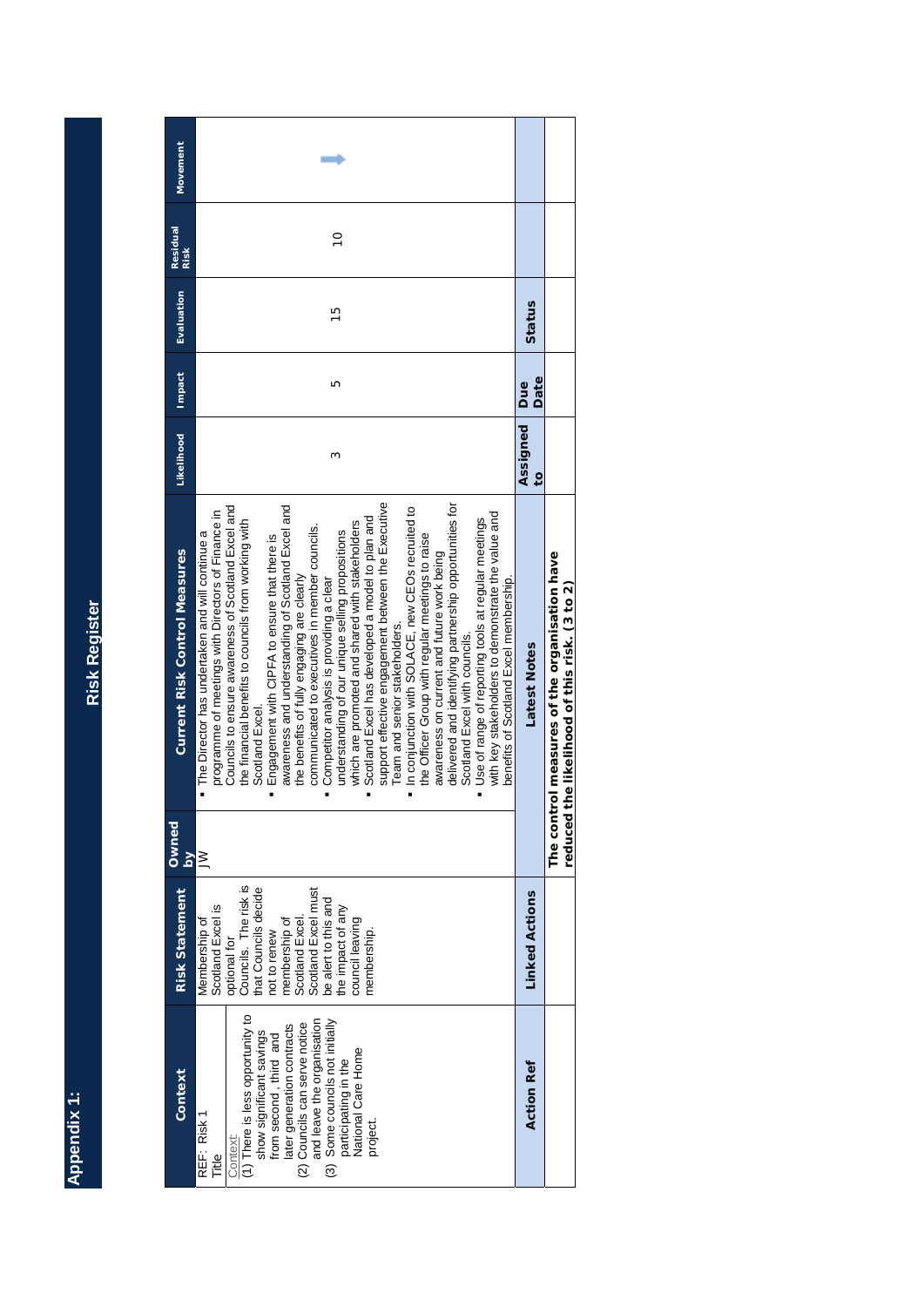| Context                                                                                                                                                                                                                                                                                                                                                                                 | <b>Risk Statement</b>                                                                                                                                                         | Owned   | <b>Current Risk Control Measures</b>                                                                                                                                                                                                                                                                                                                                                                                                                                                                                                                                                                                                                                                                                                                                                                                                                                                                                                                                                                                                                                                                                                                                                                                                                                                                                                                                                                                                                                                                                                           | Likelihood                 | Impact      | Evaluation     | Residual<br>Risk | Movement |
|-----------------------------------------------------------------------------------------------------------------------------------------------------------------------------------------------------------------------------------------------------------------------------------------------------------------------------------------------------------------------------------------|-------------------------------------------------------------------------------------------------------------------------------------------------------------------------------|---------|------------------------------------------------------------------------------------------------------------------------------------------------------------------------------------------------------------------------------------------------------------------------------------------------------------------------------------------------------------------------------------------------------------------------------------------------------------------------------------------------------------------------------------------------------------------------------------------------------------------------------------------------------------------------------------------------------------------------------------------------------------------------------------------------------------------------------------------------------------------------------------------------------------------------------------------------------------------------------------------------------------------------------------------------------------------------------------------------------------------------------------------------------------------------------------------------------------------------------------------------------------------------------------------------------------------------------------------------------------------------------------------------------------------------------------------------------------------------------------------------------------------------------------------------|----------------------------|-------------|----------------|------------------|----------|
| (1) Failure to horizon scan to<br>(3) Failure to explore viability<br>capability and capacity to<br>(4) Need to match in-house<br>respond to new markets<br>priorities identified by<br>identify new markets/<br>(2) Failure to deliver on<br>member councils at<br>commercial UIGs<br>commodity shifts,<br>of new markets<br>opportunities<br>REF: Risk 2<br>Context:<br><b>Title:</b> | Scotland Excel fails to<br>savings and benefits<br>exploit potential new<br>expand the contract<br>portfolio securing<br>for stakeholders.<br>opportunities to<br>markets and | 오<br>Κq | over the long term and investigate how we can fund<br>Introduction of Small Value Team, SEEMIS project,<br>isk on capability, (i.e. opportunity to identify issues<br>Greater development of category strategies with 2-<br>Commercial UIG/Steering Group provides platform<br>Contract governance arrangements mitigate some<br>services to support the delivery of a wide range of<br>Waste Scotland for the development of contracts.<br>successful identification and development of new<br>Partnering with Crown Commercial Services has<br>also added capacity and has been successful for<br>opportunities, (e.g. discussion and agreement on<br>dentify market development opportunities earlier<br>· Workforce planning - anticipate requirements in<br>SEEP contract and Digital Agenda work to meet<br>stakeholder requirements for new areas of work.<br>Secondments from expert partners, as per Zero<br>3 year plan to enable opportunity to consolidate<br>Regular horizon scanning undertaken to help to<br>recruitment of new staff or up skill existing staff<br>Affordable Housing Team demonstrates the<br>Funding from Scottish Government for the<br>and give the organisation longer to plan for<br>requirements and our capacity/capability)<br>both organisations and our stakeholders<br>for prioritising new market development<br>contracts and create additional capacity<br>how we strike a balance between their<br>before a tender goes to market)<br>stakeholder benefits<br>capability/capacity<br>$\bullet$ | 4                          | ပ           | $\overline{a}$ | $\frac{2}{3}$    |          |
| <b>Action Ref</b>                                                                                                                                                                                                                                                                                                                                                                       | <b>Linked Actions</b>                                                                                                                                                         | Latest  | <b>Notes</b>                                                                                                                                                                                                                                                                                                                                                                                                                                                                                                                                                                                                                                                                                                                                                                                                                                                                                                                                                                                                                                                                                                                                                                                                                                                                                                                                                                                                                                                                                                                                   | Assigned<br>$\overline{c}$ | Date<br>Due | Status         |                  |          |
|                                                                                                                                                                                                                                                                                                                                                                                         |                                                                                                                                                                               |         | reduced the likelihood of this risk (4 to 3) and the<br>The control measures of the organisation have<br>impact of this risk (5 to 4)                                                                                                                                                                                                                                                                                                                                                                                                                                                                                                                                                                                                                                                                                                                                                                                                                                                                                                                                                                                                                                                                                                                                                                                                                                                                                                                                                                                                          |                            |             |                |                  |          |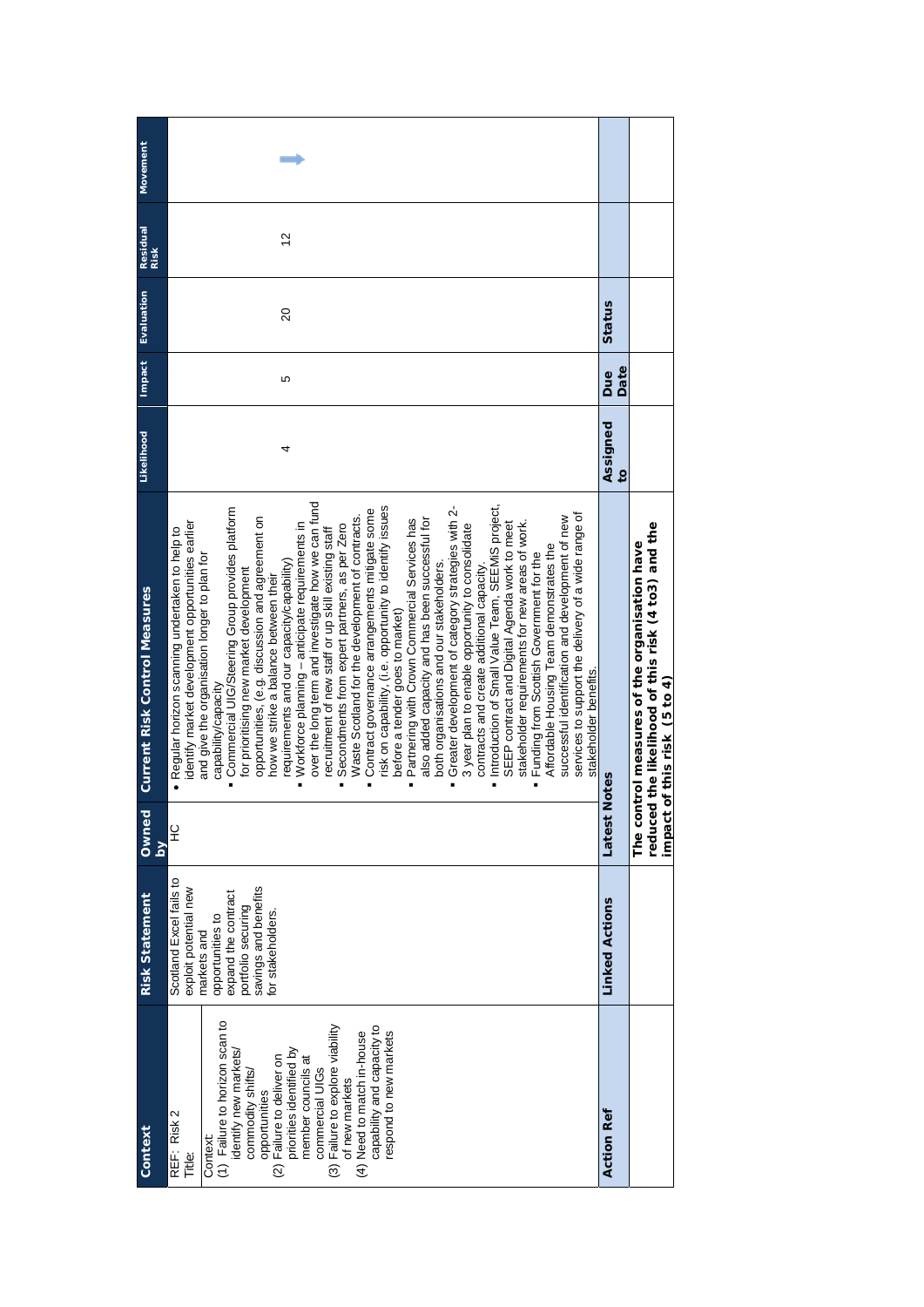| Context                                                                                                                                                                                                                                                                                    | <b>Risk Statement</b>                                                                                                                      | Owned<br>$\overline{\mathbf{M}}$ | <b>Current Risk Control Measures</b>                                                                                                                                                                                                                                                                                                                                                                                                                                                                                                                                                                                                                                                                                                                                                                                                                                                                                                                                                                                                                                                                                                                                                                                                                                                                                                                                       | Likelihood                 | Impact             | Evaluation    | Residual<br><b>Risk</b> | Movement |
|--------------------------------------------------------------------------------------------------------------------------------------------------------------------------------------------------------------------------------------------------------------------------------------------|--------------------------------------------------------------------------------------------------------------------------------------------|----------------------------------|----------------------------------------------------------------------------------------------------------------------------------------------------------------------------------------------------------------------------------------------------------------------------------------------------------------------------------------------------------------------------------------------------------------------------------------------------------------------------------------------------------------------------------------------------------------------------------------------------------------------------------------------------------------------------------------------------------------------------------------------------------------------------------------------------------------------------------------------------------------------------------------------------------------------------------------------------------------------------------------------------------------------------------------------------------------------------------------------------------------------------------------------------------------------------------------------------------------------------------------------------------------------------------------------------------------------------------------------------------------------------|----------------------------|--------------------|---------------|-------------------------|----------|
| (1) Failure to horizon scan to<br>capability and capacity to<br>espond to new markets<br>The need to explore<br>riability of new markets<br>identify new markets,<br>Matching in-house<br>requirements or<br>opportunities<br>REF: Risk 3<br>Context:<br>Title:<br>$\widehat{\omega}$<br>ම | Scotland Excel fails to<br>diversification as the<br>requirement for new<br>develop to meet<br>shared services<br>demands and<br>develops. | 98                               | and capable resources exist within the organisation<br>Scotland Excel continues to engage effectively and<br>to identify how additional benefits can be delivered<br>link between resource input and benefits delivered,<br>including non-financial benefits from the contracts<br>services (cost to serve, funding / uptake forecasts)<br>· Identification of and ongoing robust market testing<br>Account managers work closely with stakeholders<br>Scotland Excel to deliver for partner organisations<br>Housing and partnership with Crown Commercial.<br>stakeholder requests for delivery of new services.<br>The organisation's project plan demonstrates the<br>These include SEEMIS, Care funding, Affordable<br>There is proper planning to ensure that sufficient<br>understanding of the policy drivers and impacts /<br>to ensure that these meet stakeholder demands.<br>New projects / teams established as a result of<br>A robust business model is in place for all new<br>shared service opportunities and proposals for<br>Chief Executive Officer Group now considers<br>from current or future work of Scotland Excel.<br>of all new shared service propositions with all<br>appropriately to ensure that there is a full<br>opportunities for our stakeholders.<br>now and for future developments.<br>stakeholders.<br>placed.<br>$\blacksquare$ | 4                          | 4                  | $\frac{6}{5}$ | $\frac{2}{3}$           |          |
| <b>Action Ref</b>                                                                                                                                                                                                                                                                          | <b>Linked Actions</b>                                                                                                                      | Latest                           | <b>Notes</b>                                                                                                                                                                                                                                                                                                                                                                                                                                                                                                                                                                                                                                                                                                                                                                                                                                                                                                                                                                                                                                                                                                                                                                                                                                                                                                                                                               | Assigned<br>$\overline{c}$ | Date<br><b>Bue</b> | Status        |                         |          |
|                                                                                                                                                                                                                                                                                            |                                                                                                                                            |                                  | The control measures of the organisation have<br>reduced the impact of this risk. (4 to 3)                                                                                                                                                                                                                                                                                                                                                                                                                                                                                                                                                                                                                                                                                                                                                                                                                                                                                                                                                                                                                                                                                                                                                                                                                                                                                 |                            |                    |               |                         |          |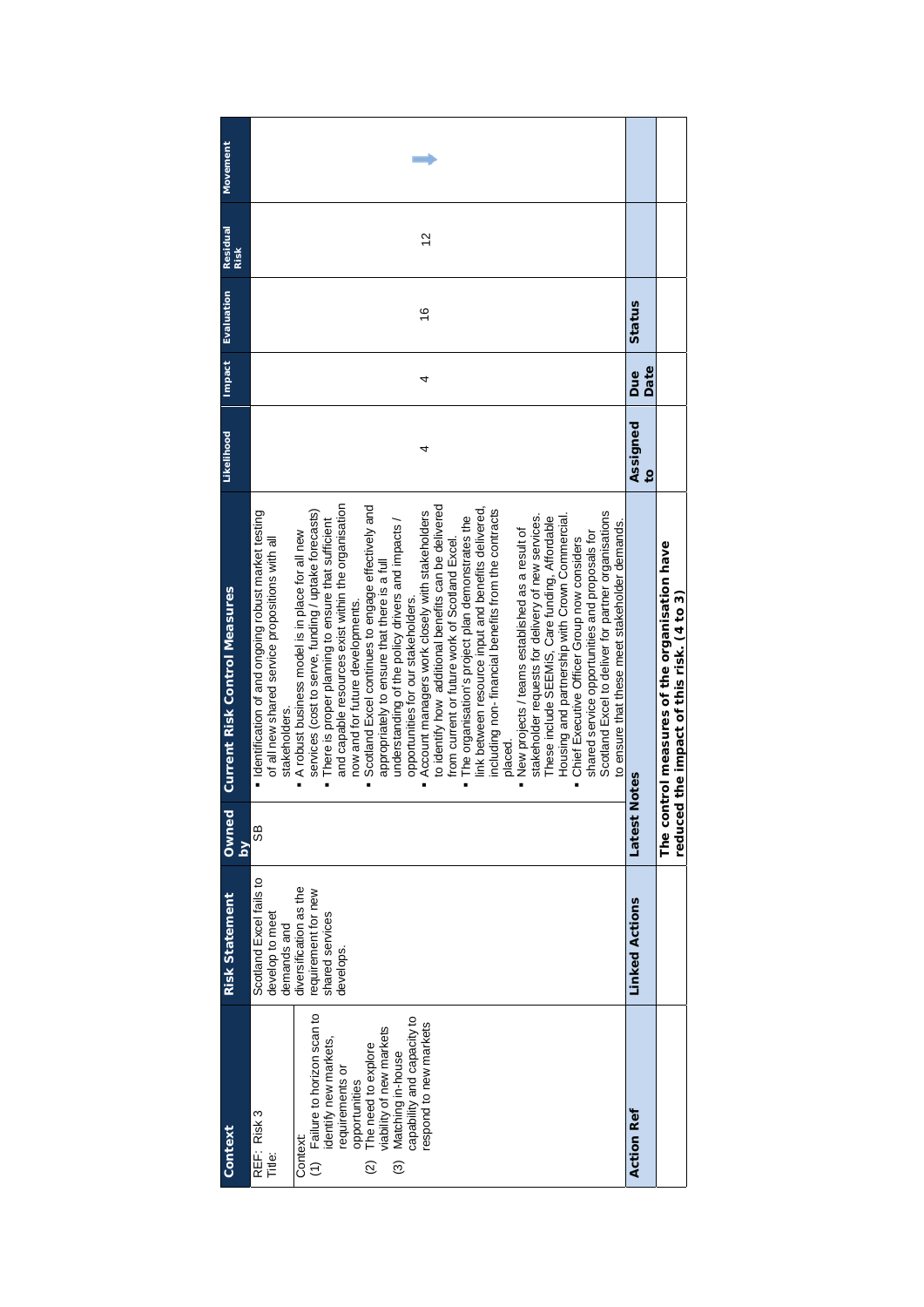| <b>Movement</b>                               |             |                                                                                                                                                                                                                                                                                                                                                                                                                                                                                                                                                                                                                                                                                                                                                                                                                                                                                                                                                                                                                                                                                                 |                                     |                                   |
|-----------------------------------------------|-------------|-------------------------------------------------------------------------------------------------------------------------------------------------------------------------------------------------------------------------------------------------------------------------------------------------------------------------------------------------------------------------------------------------------------------------------------------------------------------------------------------------------------------------------------------------------------------------------------------------------------------------------------------------------------------------------------------------------------------------------------------------------------------------------------------------------------------------------------------------------------------------------------------------------------------------------------------------------------------------------------------------------------------------------------------------------------------------------------------------|-------------------------------------|-----------------------------------|
| <b>Residual</b>                               | <b>Risk</b> | 15                                                                                                                                                                                                                                                                                                                                                                                                                                                                                                                                                                                                                                                                                                                                                                                                                                                                                                                                                                                                                                                                                              |                                     |                                   |
| Evaluation                                    |             | $\frac{15}{2}$                                                                                                                                                                                                                                                                                                                                                                                                                                                                                                                                                                                                                                                                                                                                                                                                                                                                                                                                                                                                                                                                                  | Status                              |                                   |
| Impact                                        |             | Ю                                                                                                                                                                                                                                                                                                                                                                                                                                                                                                                                                                                                                                                                                                                                                                                                                                                                                                                                                                                                                                                                                               | Date<br>Due                         |                                   |
| <b>Likelihood</b>                             |             | ო                                                                                                                                                                                                                                                                                                                                                                                                                                                                                                                                                                                                                                                                                                                                                                                                                                                                                                                                                                                                                                                                                               | Assigned<br>$\overline{\mathbf{c}}$ |                                   |
| <b>Current Risk Control Measures</b><br>Owned |             | An effective public affairs strategy is in place and is<br>aware of and plans to respond to all changes in its<br>meetings and collaborative working opportunities<br>have raised awareness of the organisation with a<br>The CEOMG provides the opportunity to develop<br>wide range of decision makers leading to greater<br>organisation and / or the sector through effective<br>impacting upon the environment the organisation<br>operates in and deal with specific issues such as<br>and gain support for new areas of work ensuring<br>ensuring effective engagement with all levels of<br>Scotland Excel ensures that the organisation is<br>SMT have a quarterly review of general issues<br>Procurement teams identify market shifts and<br>that these are appropriate for our stakeholder<br>· Participation in a wide range of conferences,<br>awareness and influence in policy decisions<br>external environment that may affect the<br>future political or legislative changes.<br>advise and act accordingly.<br>elected representatives.<br>horizon scanning.<br>needs.<br>E | Notes<br>Latest                     | has been no movement in this risk |
|                                               | $\geq$      | ξ                                                                                                                                                                                                                                                                                                                                                                                                                                                                                                                                                                                                                                                                                                                                                                                                                                                                                                                                                                                                                                                                                               |                                     | <b>There</b>                      |
| <b>Risk Statement</b>                         |             | be aware of and ready<br>external changes and<br>the impact of these.<br>Stakeholders expect<br>Scotland Excel must<br>compromise the<br>relationship with our<br>for political or other<br>Failure to do so will<br>that as a CoE<br>stakeholders                                                                                                                                                                                                                                                                                                                                                                                                                                                                                                                                                                                                                                                                                                                                                                                                                                              | <b>Linked Actions</b>               |                                   |
| Context                                       |             | (1) Failure to horizon scan to<br>identify new opportunities<br>capability and capacity to<br>espond to new markets<br>or threats.<br>(2) Failure to identify and<br>prepare for political or<br>(3) Matching in-house<br>legal change<br>REF: Risk 4<br>Context:<br>Title:                                                                                                                                                                                                                                                                                                                                                                                                                                                                                                                                                                                                                                                                                                                                                                                                                     | <b>Action Ref</b>                   |                                   |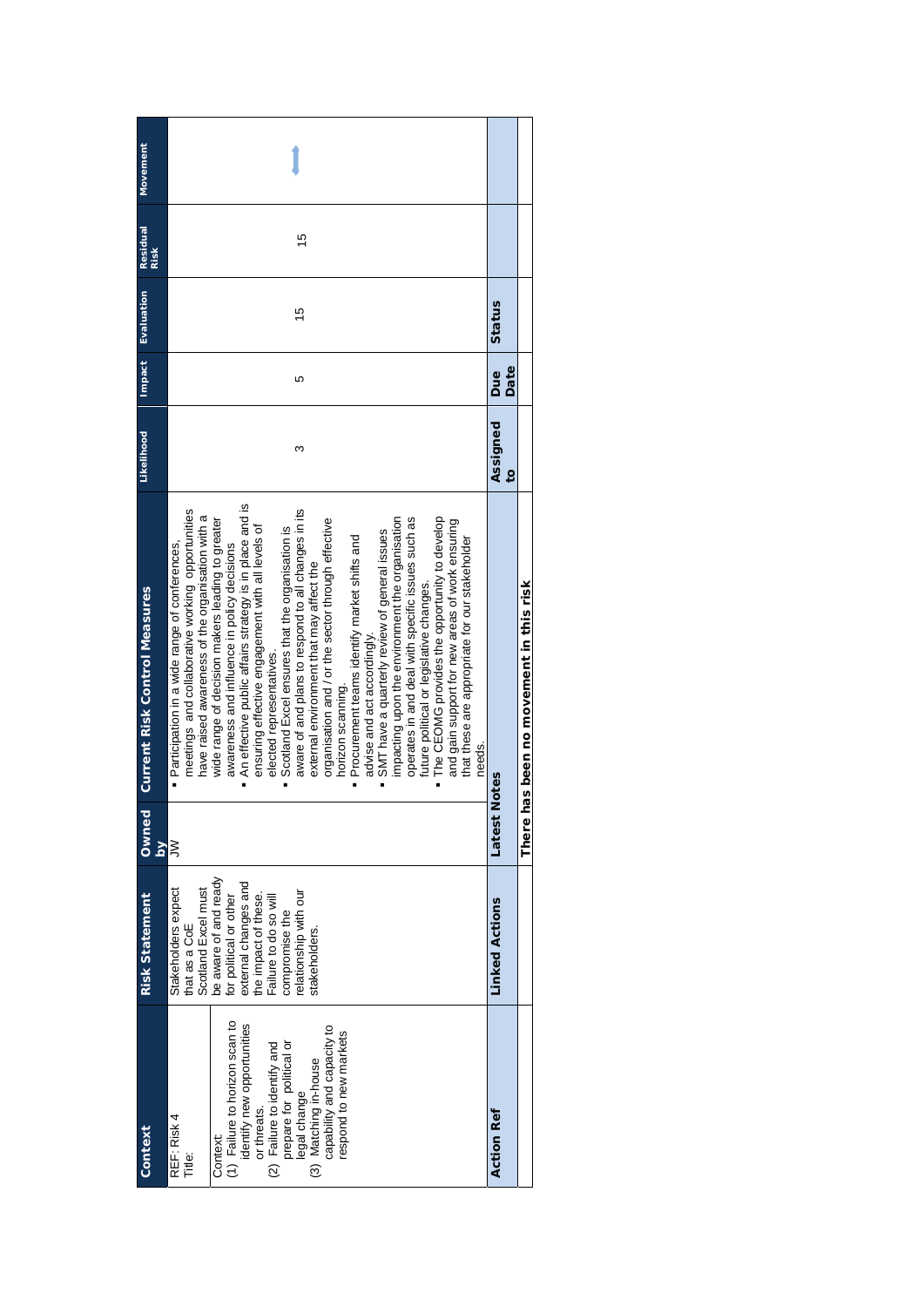| Movement                             |                                                                                                                                                                                                                                                                                                                                                                                                                                                                                                                                                                                                                                                                                                                                                                                                                                                                                                                                         |                            |                                    |
|--------------------------------------|-----------------------------------------------------------------------------------------------------------------------------------------------------------------------------------------------------------------------------------------------------------------------------------------------------------------------------------------------------------------------------------------------------------------------------------------------------------------------------------------------------------------------------------------------------------------------------------------------------------------------------------------------------------------------------------------------------------------------------------------------------------------------------------------------------------------------------------------------------------------------------------------------------------------------------------------|----------------------------|------------------------------------|
| <b>Residual</b><br><b>Risk</b>       | 15                                                                                                                                                                                                                                                                                                                                                                                                                                                                                                                                                                                                                                                                                                                                                                                                                                                                                                                                      |                            |                                    |
| Impact Evaluation                    | $\frac{5}{3}$                                                                                                                                                                                                                                                                                                                                                                                                                                                                                                                                                                                                                                                                                                                                                                                                                                                                                                                           | Status                     |                                    |
|                                      | 5                                                                                                                                                                                                                                                                                                                                                                                                                                                                                                                                                                                                                                                                                                                                                                                                                                                                                                                                       | Date<br><b>Due</b>         |                                    |
| Likelihood                           | ო                                                                                                                                                                                                                                                                                                                                                                                                                                                                                                                                                                                                                                                                                                                                                                                                                                                                                                                                       | Assigned<br>$\overline{c}$ |                                    |
| <b>Current Risk Control Measures</b> | management, identify areas where the nature of the<br>review and monitor suppliers if required is regularly<br>options to engage appropriate external services to<br>To ensure robust financial evaluation and support,<br>Social Care contracts and these key areas of risk<br>Strategic Procurement teams, as part of contract<br>Processes for monitoring the financial stability of<br>Specific measures to meet the management of<br>monitoring supplier resilience in addition to the<br>management to ensure continuity of service is<br>Scotland Excel has a range of measures for<br>development and management stages of all<br>suppliers are carried out prior to award and<br>Effective risk management is in place at<br>external financial monitoring tools used.<br>commodity or service requires specific<br>throughout the life of a contract.<br>reviewed and evaluated<br>are in place.<br>maintained.<br>contracts. | Notes                      | has been no movement in this risk. |
| Owned<br>$\mathsf{S}$                | 잎                                                                                                                                                                                                                                                                                                                                                                                                                                                                                                                                                                                                                                                                                                                                                                                                                                                                                                                                       | Latest                     | There                              |
| <b>Risk Statement</b>                | The failure of a service<br>provider could have<br>significant implications<br>for service provision<br>within member council<br>areas.                                                                                                                                                                                                                                                                                                                                                                                                                                                                                                                                                                                                                                                                                                                                                                                                 | <b>Linked Actions</b>      |                                    |
| Context                              | esults across the portfolio<br>contract and / or supplier<br>from potential breach of<br>resilience of suppliers<br>(2) Negative reputational<br>(1) Financial (and other)<br>factors impacting on<br>REF: Risk 5<br>Title:<br>failure<br>Context:                                                                                                                                                                                                                                                                                                                                                                                                                                                                                                                                                                                                                                                                                      | <b>Action Ref</b>          |                                    |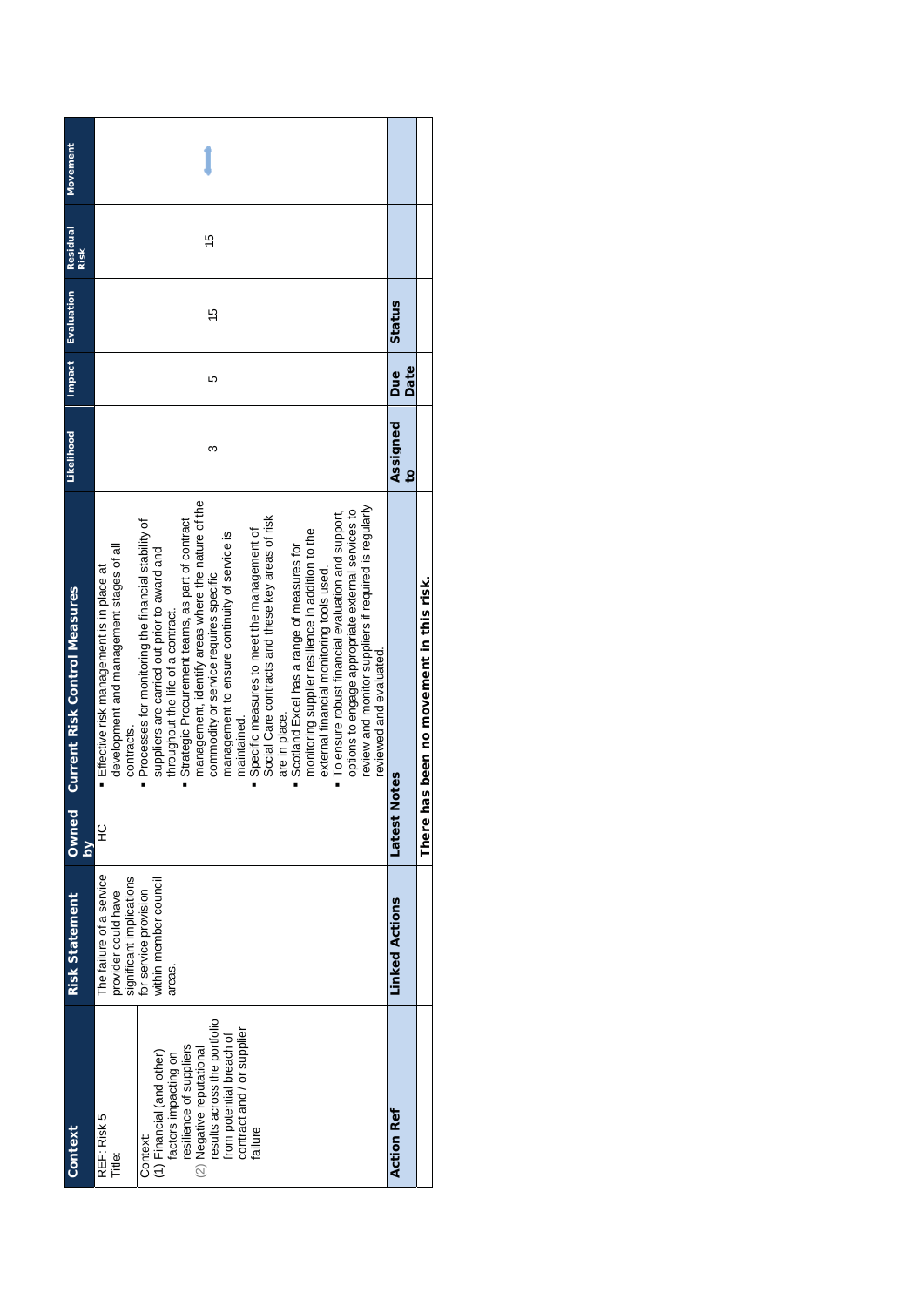| Context                                                                                                                       | <b>Risk Statement</b>                                                                                                                                                                                      | <b>Owned</b><br>ΣĀ | <b>Current Risk Control Measures</b>                                                                                                                                                                                                                                                                                                                                                                                                                                                                                                                                                                                                                                                                                                                                                                                                                                                                                                                                                                                                                                                                                                                                                               | Likelihood                 | Impact      | Evaluation | Residual<br><b>Risk</b> | Movement |
|-------------------------------------------------------------------------------------------------------------------------------|------------------------------------------------------------------------------------------------------------------------------------------------------------------------------------------------------------|--------------------|----------------------------------------------------------------------------------------------------------------------------------------------------------------------------------------------------------------------------------------------------------------------------------------------------------------------------------------------------------------------------------------------------------------------------------------------------------------------------------------------------------------------------------------------------------------------------------------------------------------------------------------------------------------------------------------------------------------------------------------------------------------------------------------------------------------------------------------------------------------------------------------------------------------------------------------------------------------------------------------------------------------------------------------------------------------------------------------------------------------------------------------------------------------------------------------------------|----------------------------|-------------|------------|-------------------------|----------|
| (1) Lack of awareness of or<br>input to development of<br>frameworks by<br>stakeholders.<br>REF: Risk 6<br>Context:<br>Title: | engage effectively with<br>stakeholders on<br>the use of contracts or<br>Scotland Excel fails to<br>collaborative activities<br>available to support<br>make information<br>and / or does not<br>services. | 잎                  | Appropriate stakeholders with technical or end user<br>procurement journey with actions from this used to<br>participation across the portfolio and is shared with<br>Specific information materials including guides for<br>intranet to ensure consistency in the methodology<br>and supported for suppliers and end users for the<br>Partnership working such as work with the Digital<br>and assist our stakeholders in fully utilising these<br>changes such as GDPR are effectively managed<br>innovation is supporting future development and<br>informed purchasing decisions across the entire<br>meetings on spend data including identification<br>Office to ensure information, opportunities and<br>buyers and suppliers produced to help ensure<br>goods/services/social care and shared via the<br>Collaboration with stakeholders to ensure that<br>" Use of agreed standard form of framework for<br>project manage the process for best results.<br>Feedback is given at quarterly stakeholder<br>knowledge identified and used through the<br>where possible of "off contract spend"<br>portfolio of goods and services.<br>stakeholders.<br>benefit of all.<br>throughout.<br>Ė | 2                          | 4           | $\infty$   | ∘                       |          |
| <b>Action Ref</b>                                                                                                             | <b>Linked Actions</b>                                                                                                                                                                                      | Latest             | Notes                                                                                                                                                                                                                                                                                                                                                                                                                                                                                                                                                                                                                                                                                                                                                                                                                                                                                                                                                                                                                                                                                                                                                                                              | Assigned<br>$\overline{6}$ | Date<br>Due | Status     |                         |          |
|                                                                                                                               |                                                                                                                                                                                                            |                    | The control measures of the organisation have<br>reduced the impact of this risk. (4 to 3)                                                                                                                                                                                                                                                                                                                                                                                                                                                                                                                                                                                                                                                                                                                                                                                                                                                                                                                                                                                                                                                                                                         |                            |             |            |                         |          |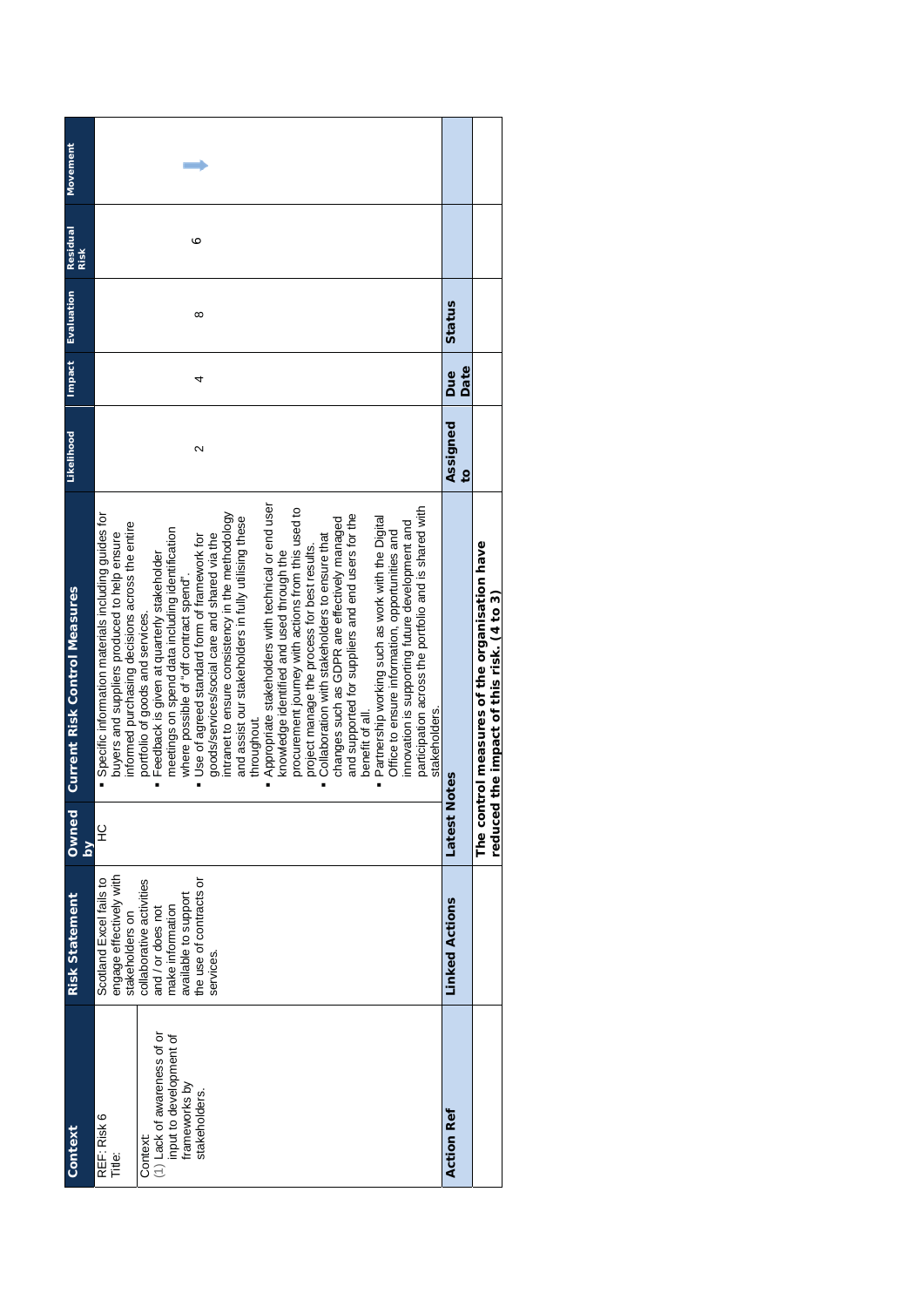|                                | <b>Risk Statement</b>                                                                                                                                                                              | <b>Owned</b>            | <b>Current Risk Control Measures</b>                                                                                                                                                                                                                                                                                                                                                                                                                                                                                                                                                                                                                                                                                                                                                                                                                                                                                                                                                                                                                                                                                                                                                                                                                                                                                                                         | Likelihood                 | Impact      | Evaluation | Residual<br>Risk | Movement |
|--------------------------------|----------------------------------------------------------------------------------------------------------------------------------------------------------------------------------------------------|-------------------------|--------------------------------------------------------------------------------------------------------------------------------------------------------------------------------------------------------------------------------------------------------------------------------------------------------------------------------------------------------------------------------------------------------------------------------------------------------------------------------------------------------------------------------------------------------------------------------------------------------------------------------------------------------------------------------------------------------------------------------------------------------------------------------------------------------------------------------------------------------------------------------------------------------------------------------------------------------------------------------------------------------------------------------------------------------------------------------------------------------------------------------------------------------------------------------------------------------------------------------------------------------------------------------------------------------------------------------------------------------------|----------------------------|-------------|------------|------------------|----------|
|                                |                                                                                                                                                                                                    | $\overline{\mathsf{S}}$ |                                                                                                                                                                                                                                                                                                                                                                                                                                                                                                                                                                                                                                                                                                                                                                                                                                                                                                                                                                                                                                                                                                                                                                                                                                                                                                                                                              |                            |             |            |                  |          |
| (1) Ensure that where possible | Scotland Excel fails to<br>be an industry leader<br>responsibility with an<br>associated negative<br>in how it addresses<br>corporate social<br>impact upon our<br>key aspects of<br>stakeholders. | $\frac{Q}{L}$           | The Sustainable procurement strategy is a key area<br>Living Wage Employer and this will be used to raise<br>community benefits subsequently delivered is used<br>Elected members and stakeholders receive regular<br>suppliers as part of the tender process as a control<br>community benefits in our contracts is fully utilised.<br>updates as part of the governance process on the<br>reviewed as part of the procurement strategy and<br>Engagement with appropriate bodies such as the<br>Anti Slavery legislation has been included and is<br>range of community benefits across the portfolio.<br>in the development of all procurement exercises<br>British Association of Supported Employment to<br>Benefits is in place and being further developed<br>Scotland Excel has secured accreditation as a<br>Community benefit requirements are issued to<br>· The management and reporting of Community<br>suppliers at tender stage and a register of the<br>awareness with suppliers and stakeholders.<br>encourage participation by organisations in<br>Ethical sourcing strategies are provided by<br>and is communicated to our stakeholders.<br>Every opportunity to actively promote the<br>to assist in future tender scoring.<br>with stakeholders input.<br>frameworks<br>measure.<br>process.<br>i.<br>$\blacksquare$<br>$\blacksquare$ | 2                          | 4           | $\infty$   | ∘                |          |
|                                | <b>Linked Actions</b>                                                                                                                                                                              | Latest                  | Notes                                                                                                                                                                                                                                                                                                                                                                                                                                                                                                                                                                                                                                                                                                                                                                                                                                                                                                                                                                                                                                                                                                                                                                                                                                                                                                                                                        | Assigned<br>$\overline{c}$ | Date<br>Due | Status     |                  |          |
|                                |                                                                                                                                                                                                    |                         | The control measures of the organisation have<br>reduced the impact of this risk. (4 to 3)                                                                                                                                                                                                                                                                                                                                                                                                                                                                                                                                                                                                                                                                                                                                                                                                                                                                                                                                                                                                                                                                                                                                                                                                                                                                   |                            |             |            |                  |          |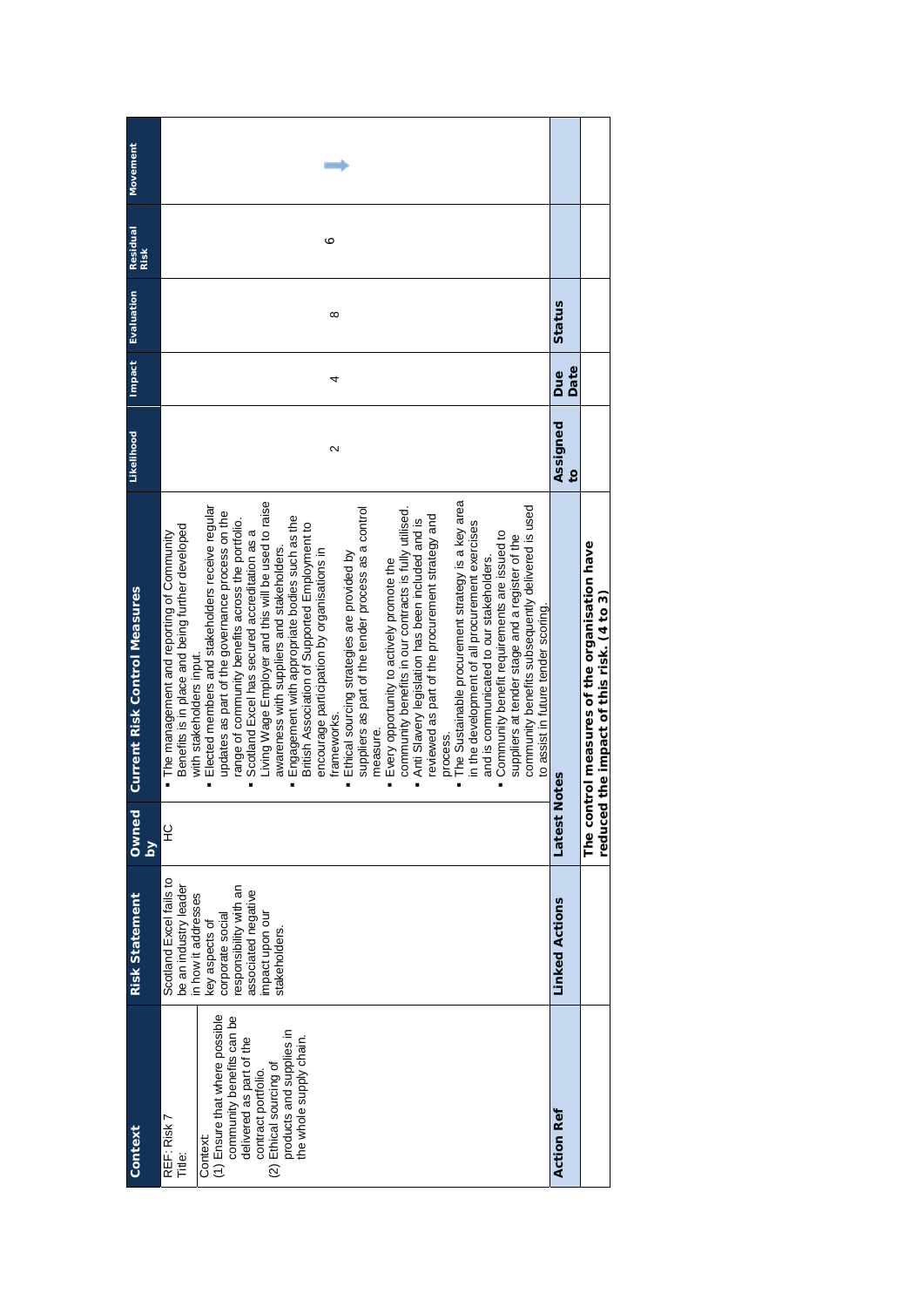| Context                                                     | <b>Risk Statement</b>                 | Ownec  | <b>Current Risk Control Measures</b>                                                                         | Likelihood                 | <b>Impact</b>      | Evaluation    | Residual | Movement |
|-------------------------------------------------------------|---------------------------------------|--------|--------------------------------------------------------------------------------------------------------------|----------------------------|--------------------|---------------|----------|----------|
|                                                             |                                       | ΣĀ     |                                                                                                              |                            |                    |               | Risk     |          |
| REF: Risk 8<br>Title:                                       | Scotland Excel the<br>Failure to make | 8S     | Scotland Excel works with PR professionals to raise<br>awareness to a wide audience of the organisation<br>Ľ |                            |                    |               |          |          |
| Context:                                                    | procurement provider<br>of choice for |        | and the benefits from the contracts that are in<br>place.                                                    |                            |                    |               |          |          |
| contact for many so must<br>(1) Website is a first point of | stakeholders through                  |        | Information materials including guides for buyers,                                                           |                            |                    |               |          |          |
| be accurate and up to date                                  | proper awareness has                  |        | suppliers and stakeholders produced and                                                                      |                            |                    |               |          |          |
| (2) More proactive use of                                   | a financial impact for                |        | distributed.                                                                                                 |                            |                    |               |          |          |
| media to promote good                                       | the organisation and                  |        | Regular updates to all stakeholders via the                                                                  |                            |                    |               |          |          |
| news stories                                                | for members in terms                  |        | quarterly newsletter / magazine, governance                                                                  |                            |                    |               |          |          |
| (3) Elected member                                          | of best value                         |        | meetings and meetings with key stakeholders.                                                                 |                            |                    |               |          |          |
| engagement, providing                                       |                                       |        | The website, as a key first point of contact, has a                                                          | ω                          | 4                  | $\frac{2}{3}$ | $\infty$ |          |
| them with information on                                    |                                       |        | ange of content to ensure stakeholders are                                                                   |                            |                    |               |          |          |
| success / good news                                         |                                       |        | informed and can fully engage with the organisation                                                          |                            |                    |               |          |          |
| stories to promote the                                      |                                       |        | The use of social media to engage effectively with                                                           |                            |                    |               |          |          |
| value of the organisation.                                  |                                       |        | stakeholders is now a key area of the                                                                        |                            |                    |               |          |          |
|                                                             |                                       |        | communication strategy.                                                                                      |                            |                    |               |          |          |
|                                                             |                                       |        | A full stakeholder engagement exercise was carried                                                           |                            |                    |               |          |          |
|                                                             |                                       |        | out with ranking of these stakeholders to ensure                                                             |                            |                    |               |          |          |
|                                                             |                                       |        | appropriate and effective ongoing engagement.                                                                |                            |                    |               |          |          |
|                                                             |                                       |        | Regular PR updates and opportunities are                                                                     |                            |                    |               |          |          |
|                                                             |                                       |        | discussed and reviewed by the SMT as a regular                                                               |                            |                    |               |          |          |
|                                                             |                                       |        | agenda item.                                                                                                 |                            |                    |               |          |          |
|                                                             |                                       |        | With input from SOLACE a number of new CEOs                                                                  |                            |                    |               |          |          |
|                                                             |                                       |        | have joined the Chief Executive Officer                                                                      |                            |                    |               |          |          |
|                                                             |                                       |        | Management Group helping in the engagement                                                                   |                            |                    |               |          |          |
|                                                             |                                       |        | with stakeholders.                                                                                           |                            |                    |               |          |          |
|                                                             |                                       |        | Wider elected member engagement is taking place,                                                             |                            |                    |               |          |          |
|                                                             |                                       |        | through COSLA, events and other political                                                                    |                            |                    |               |          |          |
|                                                             |                                       |        | meetings.                                                                                                    |                            |                    |               |          |          |
| <b>Action Ref</b>                                           | <b>Linked Actions</b>                 | Latest | <b>Notes</b>                                                                                                 | Assigned<br>$\overline{c}$ | Date<br><b>Bue</b> | Status        |          |          |
|                                                             |                                       |        |                                                                                                              |                            |                    |               |          |          |
|                                                             |                                       |        | The control measures of the organisation have<br>reduced the likelihood of this risk. (3 to 2)               |                            |                    |               |          |          |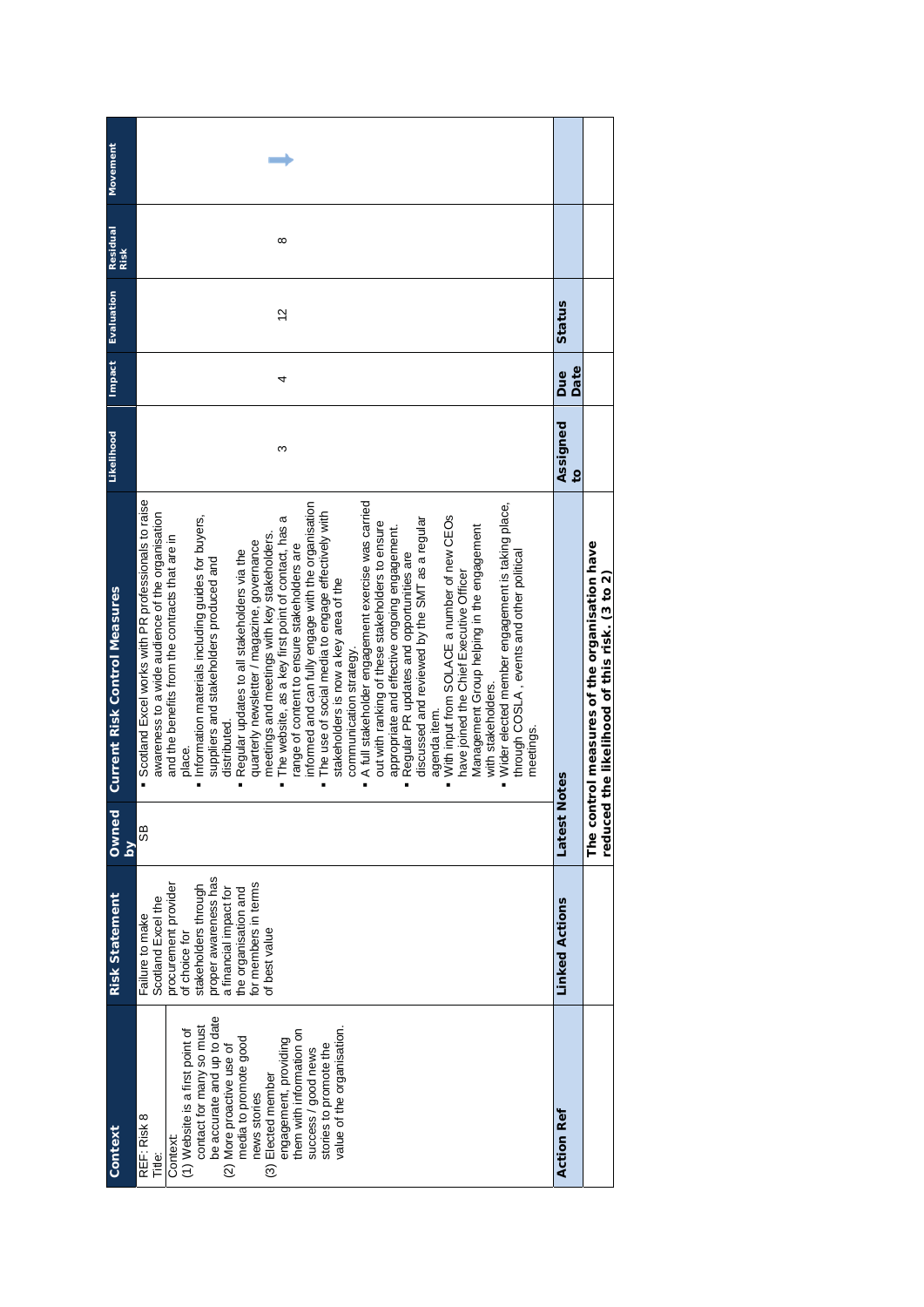| <b>Movement</b>                      |                                                                                                                                                                                                                                                                                                                                                                                                                                                                                                                                                                                                                                                                                                      |                            |                                                                                            |
|--------------------------------------|------------------------------------------------------------------------------------------------------------------------------------------------------------------------------------------------------------------------------------------------------------------------------------------------------------------------------------------------------------------------------------------------------------------------------------------------------------------------------------------------------------------------------------------------------------------------------------------------------------------------------------------------------------------------------------------------------|----------------------------|--------------------------------------------------------------------------------------------|
| Residual<br>Risk                     | ග                                                                                                                                                                                                                                                                                                                                                                                                                                                                                                                                                                                                                                                                                                    |                            |                                                                                            |
| Evaluation                           | $\frac{2}{3}$                                                                                                                                                                                                                                                                                                                                                                                                                                                                                                                                                                                                                                                                                        | Status                     |                                                                                            |
| Impact                               | 4                                                                                                                                                                                                                                                                                                                                                                                                                                                                                                                                                                                                                                                                                                    | Date<br>Due                |                                                                                            |
| <b>Likelihood</b>                    | ᠬ                                                                                                                                                                                                                                                                                                                                                                                                                                                                                                                                                                                                                                                                                                    | Assigned<br>$\overline{c}$ |                                                                                            |
| <b>Current Risk Control Measures</b> | engaging across all areas of the media when there<br>. New PR support has been secured and this will be<br>Scotland Excel make use of external specialists to<br>used to promote and manage media contacts in a<br>colleagues of any issues which have the potential<br>media training to ensure effective handling of any<br>for negative media interest, and plans are put in<br>is a requirement to deal with any potential issue<br>supplement in-house resources as required in<br>Executive team have undertaken professional<br>Procurement teams advise communications<br>place to deal with these proactively<br>impacting upon stakeholders.<br>issues that may anse.<br>proactive manner. | Notes                      | The control measures of the organisation have<br>reduced the impact of this risk. (4 to 3) |
| Owned<br>$\frac{2}{\Omega}$          | 89                                                                                                                                                                                                                                                                                                                                                                                                                                                                                                                                                                                                                                                                                                   | Latest                     |                                                                                            |
| <b>Risk Statement</b>                | faced with negative<br>publicity or a media<br>Scotland Excel is<br>compromises the<br>organisation's<br>stakeholders<br>crisis which                                                                                                                                                                                                                                                                                                                                                                                                                                                                                                                                                                | <b>Linked Actions</b>      |                                                                                            |
| Context                              | information kept completely<br>be kept informed if issues<br>(2) Arrangements for dealing<br>with adverse publicity /<br>(4) Elected members must<br>up to date reflecting any<br>media to manage news<br>(3) More proactive use of<br>crisis management<br>(1) Website news and<br>REF: Risk 9<br>issues<br>stories<br>arise.<br>Context:<br>Title:                                                                                                                                                                                                                                                                                                                                                 | <b>Action Ref</b>          |                                                                                            |

| Context                                                                                                                                                                                                                                                            | <b>Risk Statement</b>                                                                                                                                                                          | Ownec<br>$\geq$ | <b>Current Risk Control Measures</b>                                                                                                                                                                                                                                                                                                                                                                                                                                                                                                                                                                                                                                                    | Likelihood                 | Impact      | <b>Evaluation</b> | Residual<br>Risk | Movement |
|--------------------------------------------------------------------------------------------------------------------------------------------------------------------------------------------------------------------------------------------------------------------|------------------------------------------------------------------------------------------------------------------------------------------------------------------------------------------------|-----------------|-----------------------------------------------------------------------------------------------------------------------------------------------------------------------------------------------------------------------------------------------------------------------------------------------------------------------------------------------------------------------------------------------------------------------------------------------------------------------------------------------------------------------------------------------------------------------------------------------------------------------------------------------------------------------------------------|----------------------------|-------------|-------------------|------------------|----------|
| Ethical sourcing of<br>products and supplies in<br>the whole supply chain.<br>(1) Implementation of<br>stakeholder policy in<br>Securing community<br>benefits across the<br>contracts<br>portfolio.<br>REF: Risk 10<br>Context:<br>Title:<br>$\widetilde{2}$<br>ල | Scotland Excel has to<br>eputation if this is not<br>meet the obligation to<br>Committee members.<br>objectives of Joint<br>There is a risk to<br>deliver on policy<br>credibility and<br>met. | 오               | or CSR resulting from contracts through all media<br>example "fair-trade" products that are available in<br><b>Every opportunity to promote community benefits</b><br>options when making purchasing decisions for<br>. Information is made available to end users so<br>Sound supplier management is in place and<br>commitments such as delivering community<br>awareness with stakeholders and the wider<br>appropriate steps are taken to drive ethical<br>Contract governance process ensures that<br>sources are proactively pursued to raise<br>sourcing within framework agreements.<br>regular meetings to ensure contractual<br>benefits are met.<br>community.<br>contracts. | 2                          | Ю           | $^{\circ}$        |                  |          |
| <b>Action Ref</b>                                                                                                                                                                                                                                                  | <b>Linked Actions</b>                                                                                                                                                                          | Notes<br>Latest |                                                                                                                                                                                                                                                                                                                                                                                                                                                                                                                                                                                                                                                                                         | Assigned<br>$\overline{6}$ | Date<br>Due | Status            |                  |          |
|                                                                                                                                                                                                                                                                    |                                                                                                                                                                                                | risk (5 to 4)   | reduced the likelihood (2 to 1) and impact of this<br>The control measures of the organisation have                                                                                                                                                                                                                                                                                                                                                                                                                                                                                                                                                                                     |                            |             |                   |                  |          |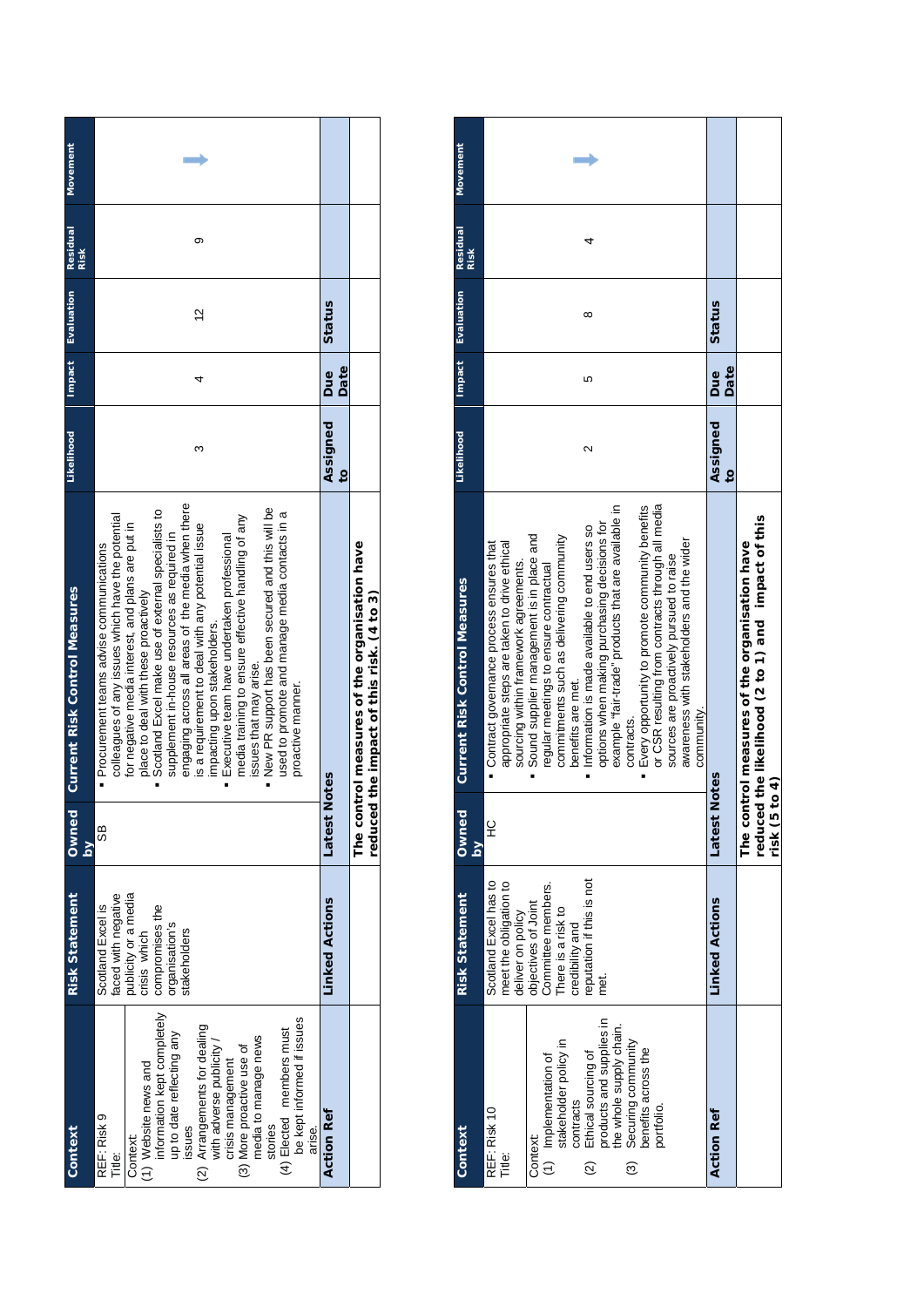| Context                                                                                                                                                                                                       | <b>Risk Statement</b>                                                                                                                                                                         | Owned<br>$\geq$ | <b>Current Risk Control Measures</b>                                                                                                                                                                                                                                                                                                                                                                                                                                                                                                                                                                                                                                                                                                                                                                                                                                                                    | Likelihood                 | Impact      | Evaluation | <b>Residual</b><br><b>Risk</b> | <b>Movement</b> |
|---------------------------------------------------------------------------------------------------------------------------------------------------------------------------------------------------------------|-----------------------------------------------------------------------------------------------------------------------------------------------------------------------------------------------|-----------------|---------------------------------------------------------------------------------------------------------------------------------------------------------------------------------------------------------------------------------------------------------------------------------------------------------------------------------------------------------------------------------------------------------------------------------------------------------------------------------------------------------------------------------------------------------------------------------------------------------------------------------------------------------------------------------------------------------------------------------------------------------------------------------------------------------------------------------------------------------------------------------------------------------|----------------------------|-------------|------------|--------------------------------|-----------------|
| Need to attract resources<br>government withdrawing<br>(1) Financial sustainability<br>Potential for national<br>organisations / local<br>Council budget cuts<br>REF: Risk 11<br>support<br>Context<br>Title: | business context that<br>There are a range of<br>erm sustainability of<br>effectively could<br>impact on the longer<br>if not addressed<br>Scotland Excel<br>organisation's<br>factors in the | ξ               | partnership projects with councils and government<br>additional chargeable services based on customer<br>to secure funding to develop and deliver services<br>services (cost to serve, funding/uptake forecasts)<br>team, funded from supplier rebates, which return<br>identify and deliver new opportunities to provide<br>stakeholder recognition of the benefits Scotland<br>• New initiatives such as the Small Value Project<br>• A robust business model is in place for all new<br>. There is ongoing work with all stakeholders to<br>Affordable Housing Team demonstrates wider<br>to enable effective engagement with potential<br>Securing Government funding to support the<br>greater benefits to stakeholders introduced.<br>Scotland Excel continues to develop new<br>Excel can bring to service delivery.<br>partners for service delivery.<br>in the area of social care.<br>demand. |                            | Ю           | 8          | 15                             |                 |
| <b>Action Ref</b>                                                                                                                                                                                             | <b>Linked Actions</b>                                                                                                                                                                         | Notes<br>Latest |                                                                                                                                                                                                                                                                                                                                                                                                                                                                                                                                                                                                                                                                                                                                                                                                                                                                                                         | Assigned<br>$\overline{5}$ | Date<br>Due | Status     |                                |                 |
|                                                                                                                                                                                                               |                                                                                                                                                                                               |                 | The control measures of the organisation have<br>reduced the likelihood of this risk. (4 to 3)                                                                                                                                                                                                                                                                                                                                                                                                                                                                                                                                                                                                                                                                                                                                                                                                          |                            |             |            |                                |                 |

| Context                                              | <b>Risk Statement</b>                        | Ownee              | <b>Current Risk Control Measures</b>                                                                | Likelihood     | Impact | Evaluation | Residual      | Movement |
|------------------------------------------------------|----------------------------------------------|--------------------|-----------------------------------------------------------------------------------------------------|----------------|--------|------------|---------------|----------|
|                                                      |                                              | $\frac{1}{\alpha}$ |                                                                                                     |                |        |            | <b>Risk</b>   |          |
| REF: Risk 12<br>Title:                               | encounters problems<br>Scotland Excel        | $\geq$             | . Through the performance review and development<br>process and resource planner staff have a clear |                |        |            |               |          |
|                                                      | in recruiting and                            |                    | view of their future with the organisation and their                                                |                |        |            |               |          |
| Context:                                             | retaining staff of                           |                    | opportunities to grow and develop. This is key to                                                   |                |        |            |               |          |
| 1) Demand in the market for                          | suitable skill, quality<br>and experience to |                    | the retention and development of staff across the                                                   |                |        |            |               |          |
| Procurement staff makes                              |                                              |                    | organisation.                                                                                       |                |        |            |               |          |
| recruiting and retaining                             | meet the agreed                              |                    | Social media based recruitment advertising has                                                      |                |        |            |               |          |
|                                                      | contract delivery                            |                    | been used to engage with a wider audience of                                                        |                |        |            |               |          |
| staff problematic.<br>(2) Lack of flexibility in pay | schedule.                                    |                    | potential staff particularly younger staff who use this                                             | 4              | Ю      | 20         | $\frac{5}{1}$ |          |
| structures due to tie in with                        |                                              |                    | medium most.                                                                                        |                |        |            |               |          |
| Renfrewshire Council                                 |                                              |                    | There is an ongoing review of the organisation's                                                    |                |        |            |               |          |
| makes retaining staff                                |                                              |                    | recruitment strategy to ensure that any changes in                                                  |                |        |            |               |          |
| problematic.                                         |                                              |                    | the market are addressed proactively.                                                               |                |        |            |               |          |
|                                                      |                                              |                    | Scotland Excel has introduced a number of new                                                       |                |        |            |               |          |
|                                                      |                                              |                    | initiatives such as organisation information packs                                                  |                |        |            |               |          |
|                                                      |                                              |                    | for candidates, awareness events, partnerships                                                      |                |        |            |               |          |
|                                                      |                                              |                    | with recruitment agencies which have successfully                                                   |                |        |            |               |          |
|                                                      |                                              |                    | addressed the challenges of recruiting staff.                                                       |                |        |            |               |          |
|                                                      |                                              |                    | The organisation continues to explore further                                                       |                |        |            |               |          |
|                                                      |                                              |                    | benefits it can offer to staff to support staff                                                     |                |        |            |               |          |
|                                                      |                                              |                    | retention.                                                                                          |                |        |            |               |          |
| <b>Action Ref</b>                                    | <b>Linked Actions</b>                        | Latest             | Notes                                                                                               | Assigned       | Due    | Status     |               |          |
|                                                      |                                              |                    |                                                                                                     | $\overline{c}$ | Date   |            |               |          |
|                                                      |                                              |                    | The control measures of the organisation have                                                       |                |        |            |               |          |
|                                                      |                                              |                    | reduced the likelihood of this risk. (4 to 3)                                                       |                |        |            |               |          |
|                                                      |                                              |                    |                                                                                                     |                |        |            |               |          |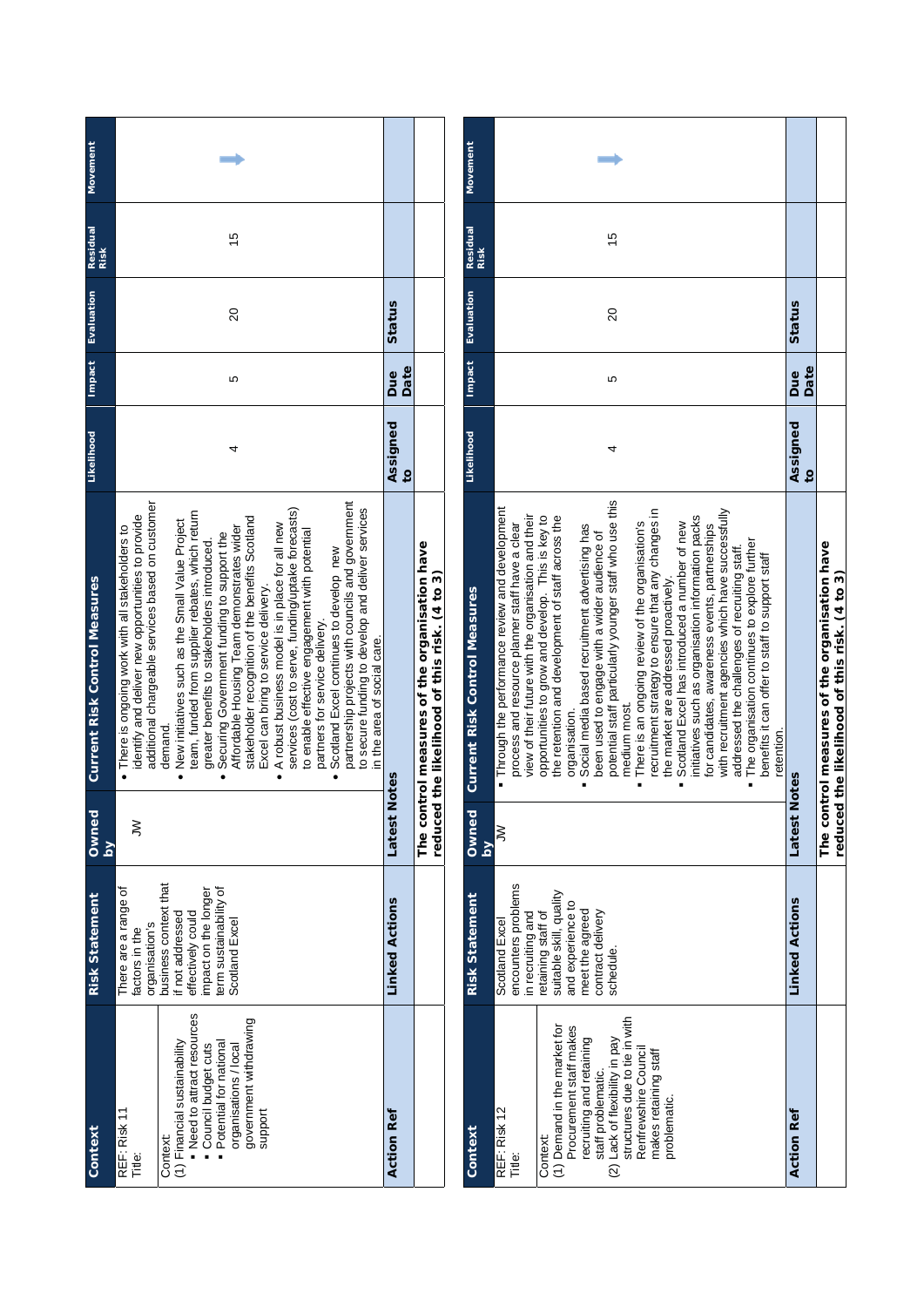| Context                                                                                                                                                                                                                                                                            | <b>Risk Statement</b>                                                                                                                                           | Owned<br>$\geq$ | <b>Current Risk Control Measures</b>                                                                                                                                                                                                                                                                                                                                                                                                                                                                                                                                                                                                                                                                                                                                   | Likelihood                 |             | Impact Evaluation | <b>Residual</b><br><b>Risk</b> | Movement |
|------------------------------------------------------------------------------------------------------------------------------------------------------------------------------------------------------------------------------------------------------------------------------------|-----------------------------------------------------------------------------------------------------------------------------------------------------------------|-----------------|------------------------------------------------------------------------------------------------------------------------------------------------------------------------------------------------------------------------------------------------------------------------------------------------------------------------------------------------------------------------------------------------------------------------------------------------------------------------------------------------------------------------------------------------------------------------------------------------------------------------------------------------------------------------------------------------------------------------------------------------------------------------|----------------------------|-------------|-------------------|--------------------------------|----------|
| (3) Personalisation and self<br>directed support legislation<br>(2) Community Empowerment<br>procurement legislation<br>(1) Changes to EU and UK<br>legislative changes<br>(individual choice)<br>(4) Future political or<br>(Scotland) Bill<br>REF: Risk 13<br>Context:<br>Title: | organisation and its<br>stakeholders creating<br>egislative changes<br>can impact on the<br>challenges for the<br>organisation to<br>respond to and<br>address. | 잎               | recognised as a partner who can assist stakeholders<br>legislative changes to the benefit of all stakeholders.<br>Due to awareness of and development of strategies<br>to address changes in legislation Scotland Excel is<br>Building on the successful delivery of work to date<br>industry / service / professional groups to manage<br>meetings, groups and policy seminars has raised<br>consulted on and to help influence policy making<br>Scotland Excel has gained the opportunity to be<br>awareness and influence with decision makers.<br>Regular attendance by key staff at appropriate,<br>service development and delivery in line with<br>Scotland Excel works in partnership with key<br>to meet their responsibilities as these arise.<br>decisions. | ო                          |             | $\tilde{c}$       | $\frac{2}{3}$                  |          |
| <b>Action Ref</b>                                                                                                                                                                                                                                                                  | <b>Linked Actions</b>                                                                                                                                           | Latest          | <b>Notes</b>                                                                                                                                                                                                                                                                                                                                                                                                                                                                                                                                                                                                                                                                                                                                                           | Assigned<br>$\overline{c}$ | Date<br>Due | Status            |                                |          |
|                                                                                                                                                                                                                                                                                    |                                                                                                                                                                 | There           | has been no movement in this risk                                                                                                                                                                                                                                                                                                                                                                                                                                                                                                                                                                                                                                                                                                                                      |                            |             |                   |                                |          |

| Context                                                                                                                                                         | <b>Risk Statement</b>                                                                                                                                                                                       | <b>Owned</b><br>$\geq$ | <b>Current Risk Control Measures</b>                                                                                                                                                                                                                                                                                                                                                       | Likelihood                 |                    | <b>Impact</b> Evaluation | <b>Residual</b><br><b>Risk</b> | <b>Movement</b> |
|-----------------------------------------------------------------------------------------------------------------------------------------------------------------|-------------------------------------------------------------------------------------------------------------------------------------------------------------------------------------------------------------|------------------------|--------------------------------------------------------------------------------------------------------------------------------------------------------------------------------------------------------------------------------------------------------------------------------------------------------------------------------------------------------------------------------------------|----------------------------|--------------------|--------------------------|--------------------------------|-----------------|
| (1) Loss of staff (many staff or<br>(2) Loss of facilities<br>(3) Loss of systems<br>key individuals)<br>(4) Loss of data<br>REF: Risk 14<br>Context:<br>Title: | service disruption with<br>prepare for a range of<br>business continuity<br>then there is a risk of<br>associated impact to<br>Scotland Excel does<br>scenarios to ensure<br>not adequately<br>stakeholders | 89                     | " Staff are fully equipped to work remotely should the<br>" Business critical IT systems are now "cloud based"<br>giving greater assurance with regard to business<br>planning meetings as part of business continuity<br>The Senior Management Team has scenario<br>IT services come with a 99.9% availability<br>assurance from the provider.<br>need arise.<br>continuity.<br>planning. |                            |                    | 20                       | Ю                              |                 |
| <b>Action Ref</b>                                                                                                                                               | <b>Linked Actions</b>                                                                                                                                                                                       | Latest                 | Notes                                                                                                                                                                                                                                                                                                                                                                                      | Assigned<br>$\overline{c}$ | Date<br><b>Bue</b> | Status                   |                                |                 |
|                                                                                                                                                                 |                                                                                                                                                                                                             |                        | The control measures of the organisation have<br>reduced the likelihood of this risk. (4 to 3)                                                                                                                                                                                                                                                                                             |                            |                    |                          |                                |                 |